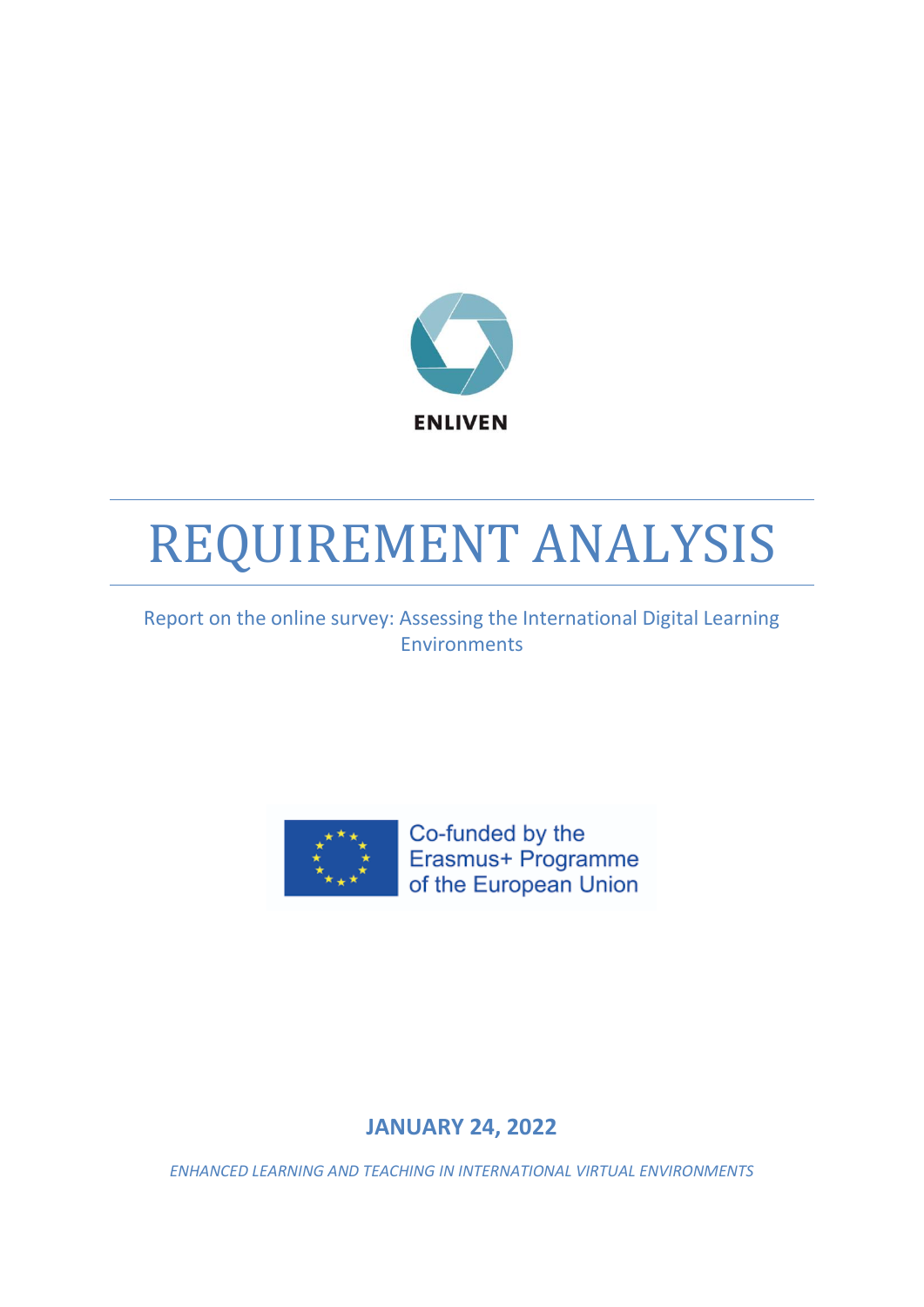

# Intellectual Outputs 3: Guidelines for creating inclusive international learning environments

# Task A1: Requirement analysis

### **Content**

| <b>B.</b>    |  |
|--------------|--|
| $C_{\cdot}$  |  |
| D.           |  |
|              |  |
| F.           |  |
| G.           |  |
| H.           |  |
| $\mathbf{L}$ |  |
|              |  |
|              |  |
|              |  |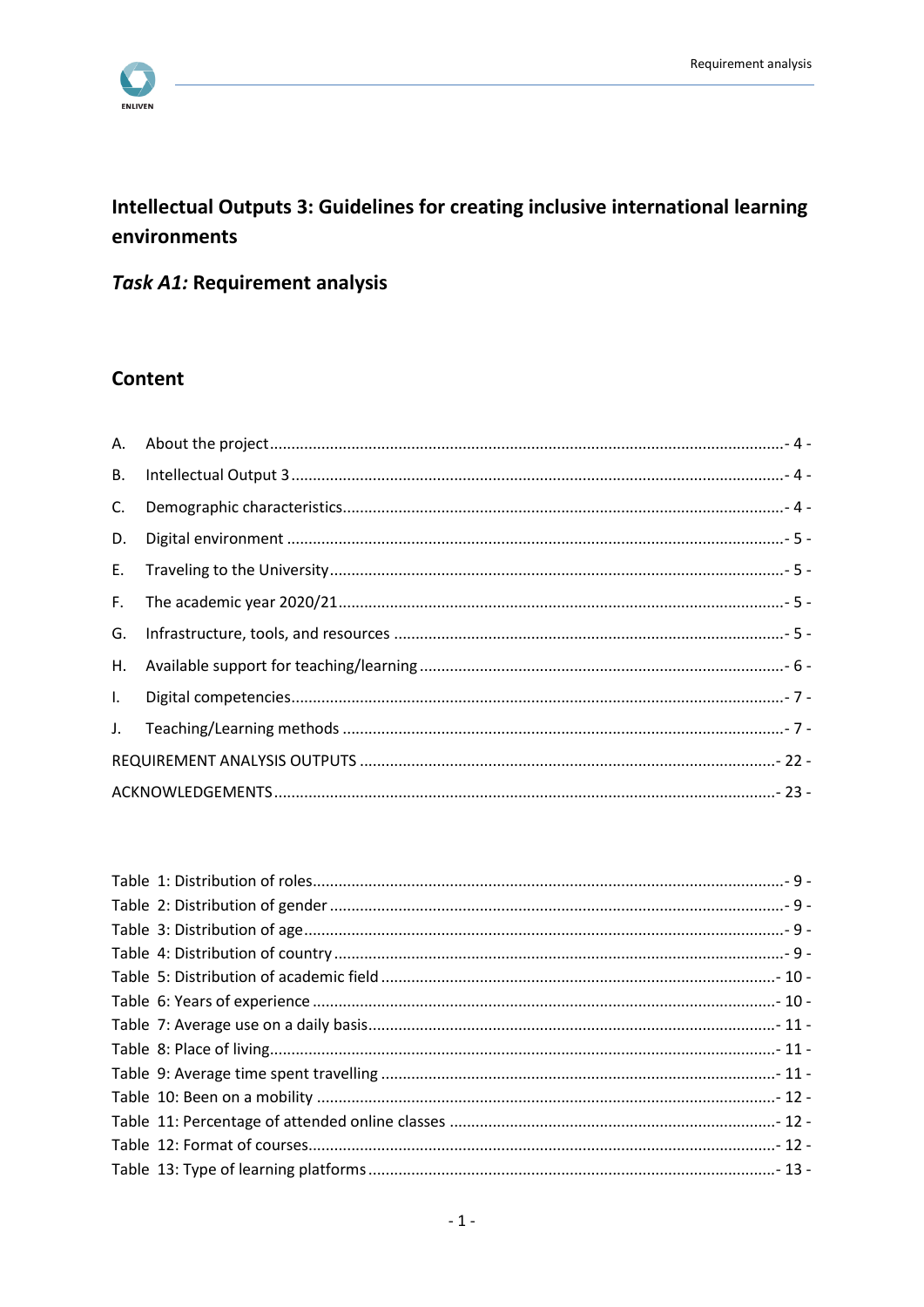

| Table 29: Type of critical issues that influenced teaching during the pandemic 20 - |  |
|-------------------------------------------------------------------------------------|--|

| Figure 1: Rating of experience in employing the available platform for distance learning- 17 - |  |
|------------------------------------------------------------------------------------------------|--|
|                                                                                                |  |
|                                                                                                |  |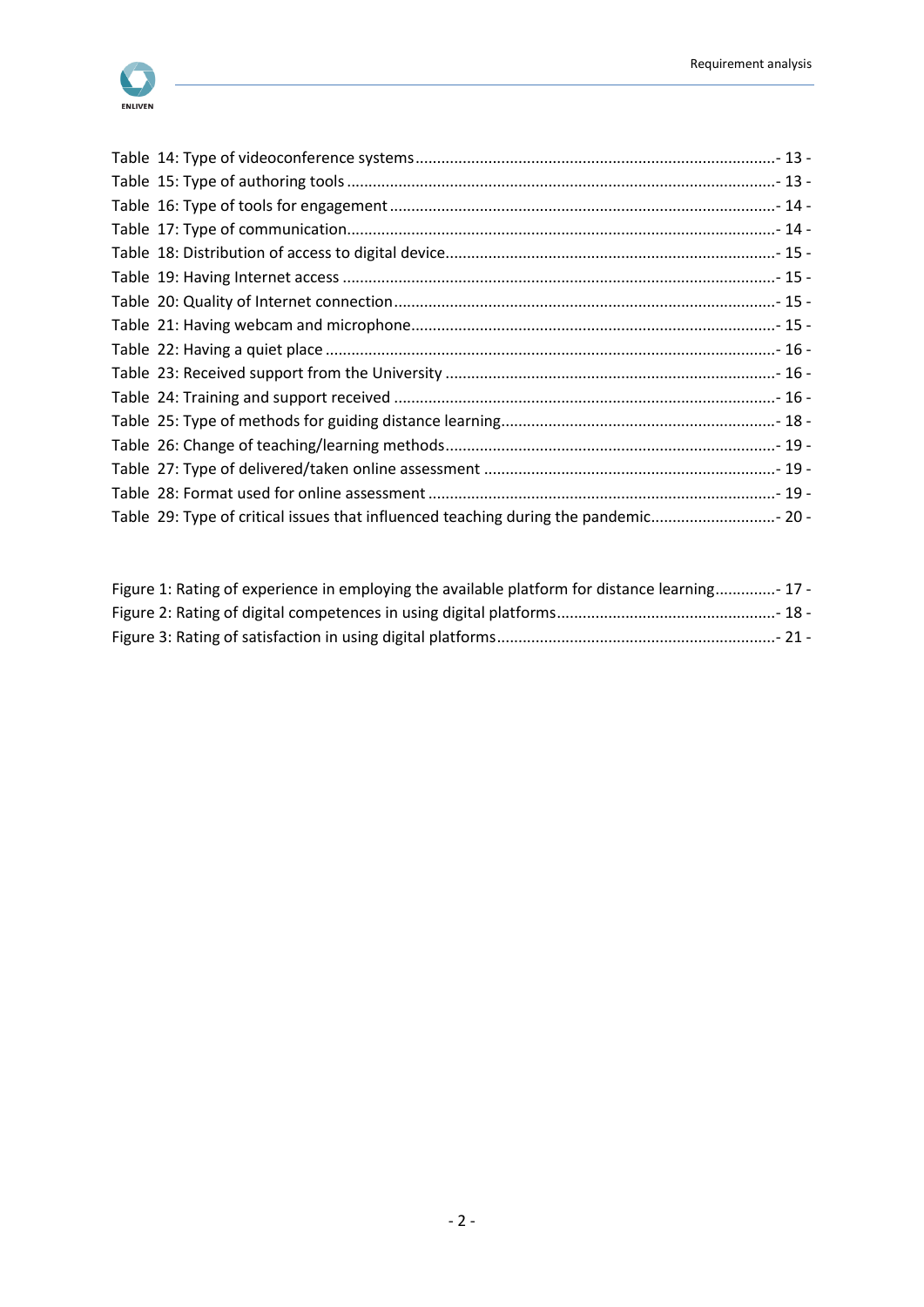

# **Report on the online survey – Assessing the International Digital Learning Environments**

Report on the survey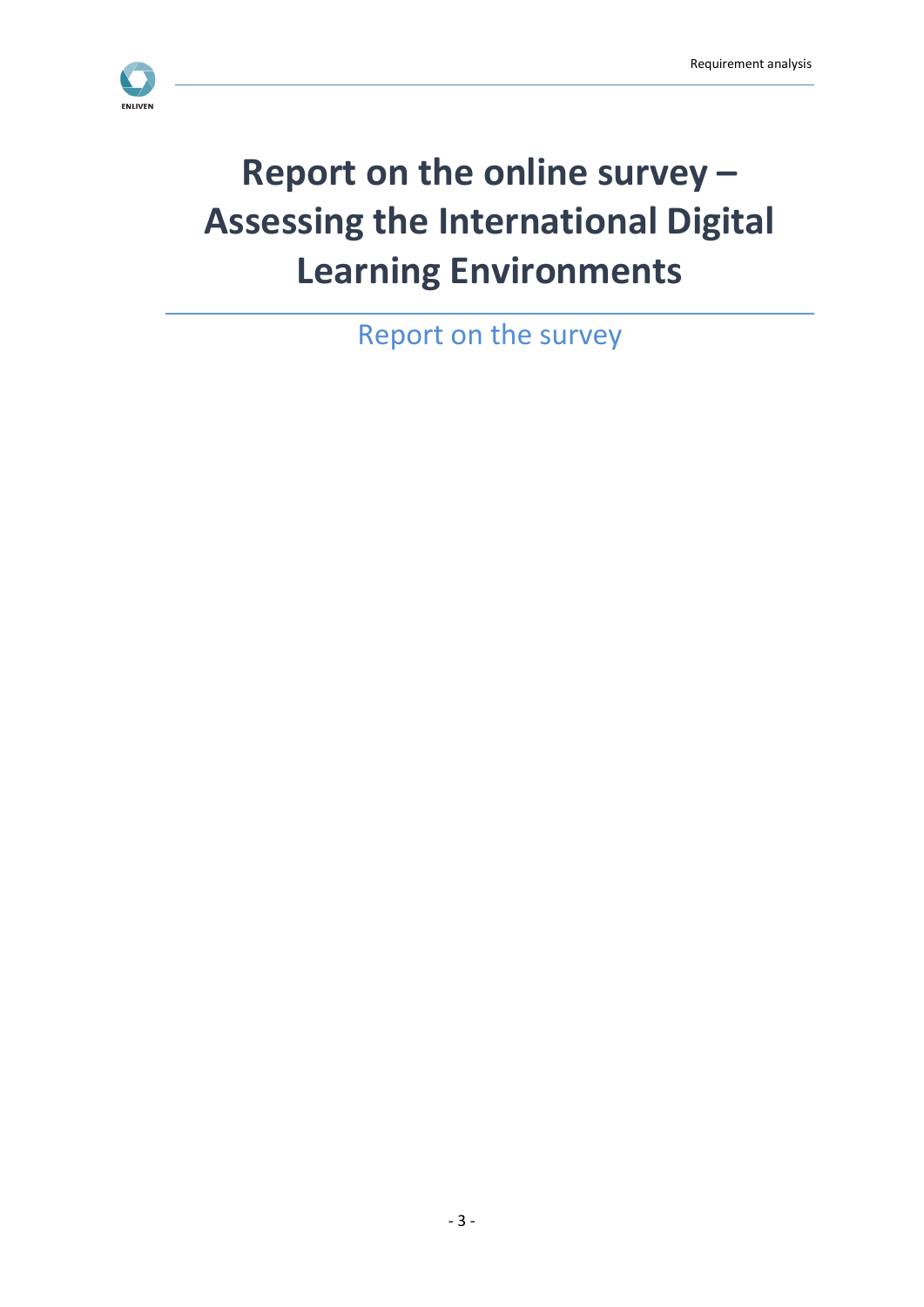

#### <span id="page-4-0"></span>**A. About the project**

The ENLIVEN project aims to develop foundations for an innovative international digital learning environment. Nowadays, there is a pressing need to combine traditional – in presence – education with other forms of teaching and learning to support the modernization of education. In particular, online education presentslimitations and opportunitiesthat can be recognized, mitigated, built upon, and used to take advantage of their positive aspects given present and future needs.

The project partners, a consortium of six universities from all over Europe, are committed to improving and enriching existing distance learning practices. Building on the experiences of e-learning during the first phase of the pandemic, the project's mission is to create new stimulating experiences for all the actors involved, incrementing the levels of participation and inclusion in virtual classrooms, thus making virtual mobility closer to physical mobility. By creating an enhanced virtual international learning environment, we aim to deepen the collaboration with European partners.

#### <span id="page-4-1"></span>**B. Intellectual Output 3**

Intellectual Output 3 is to create and disseminate in publicly accessible form guidelines on enabling and organizing international digital learning environments.

These virtual and blended environments will include courses to prepare for an international experience, thus permitting rich interaction with the host institution, city, and country. They will consist of modules on European cultural competences accessible by learners of all kinds and enable innovative solutions like carrying out practical activities in university laboratories. The intellectual outcome has an excellent transferability potential as it could be adopted by any university that wishes to provide digital learning beyond simple online lessons.

The activities planned for producing the guidelines are composed of the following steps: first, an analysis will be performed of the surveys already carried out during the pandemic and new jointly designed ones to map and understand the main difficulties met by students and teachers in current virtual environments and define a set of requirements to create optimal virtual environments; with the help of experts in psychology and communication, possible solutions and strategies will be designed to facilitate the virtual integration of mobile students; in particular we will focus on practical online activities outside of a physical laboratory for disciplines such as computer science, physics and health sciences, proposing and testing solutions for their efficacy; nano-modules will be offered to promote European values, citizenship and history, and engage students in a virtual interchange leading to a reflection on European diversity and unity; the solutions proposed will be tested in all partner universities to verify their effectiveness; as a final outcome of this process, we will define a set of guidelines, based on a formal model, on how to improve the perception of the classroom climate and university life, but also to assess the risks of failures and actions to mitigate their effects.

#### <span id="page-4-2"></span>**C. Demographic characteristics**

From September 15, 2021, until December 15, 2021, 1286 respondents participated in the survey. The majority are students (84.7%), while the rest are teachers (15.3%). When talking about gender, people identified themselves as male (39.7%), female (58.9%), or chose not to disclose (1.4%). Regarding age, the examinees are coming from different age groups – less than 20 (12.37%), between 21 and 30 (58.68%), between 31 and 40 (10.35%), between 41 and 50 (7.55%), and more than 50 (11.05%). Also, they come from different countries – Italy (80.1%), Estonia (1.8%), Serbia (9.1%), and Portugal (9.0%).

When it comes to the academic field, the diversity is broad. Most people are coming from the fields of Mathematics and informatics (12.30%), Medicine (10.97%), Industrial and information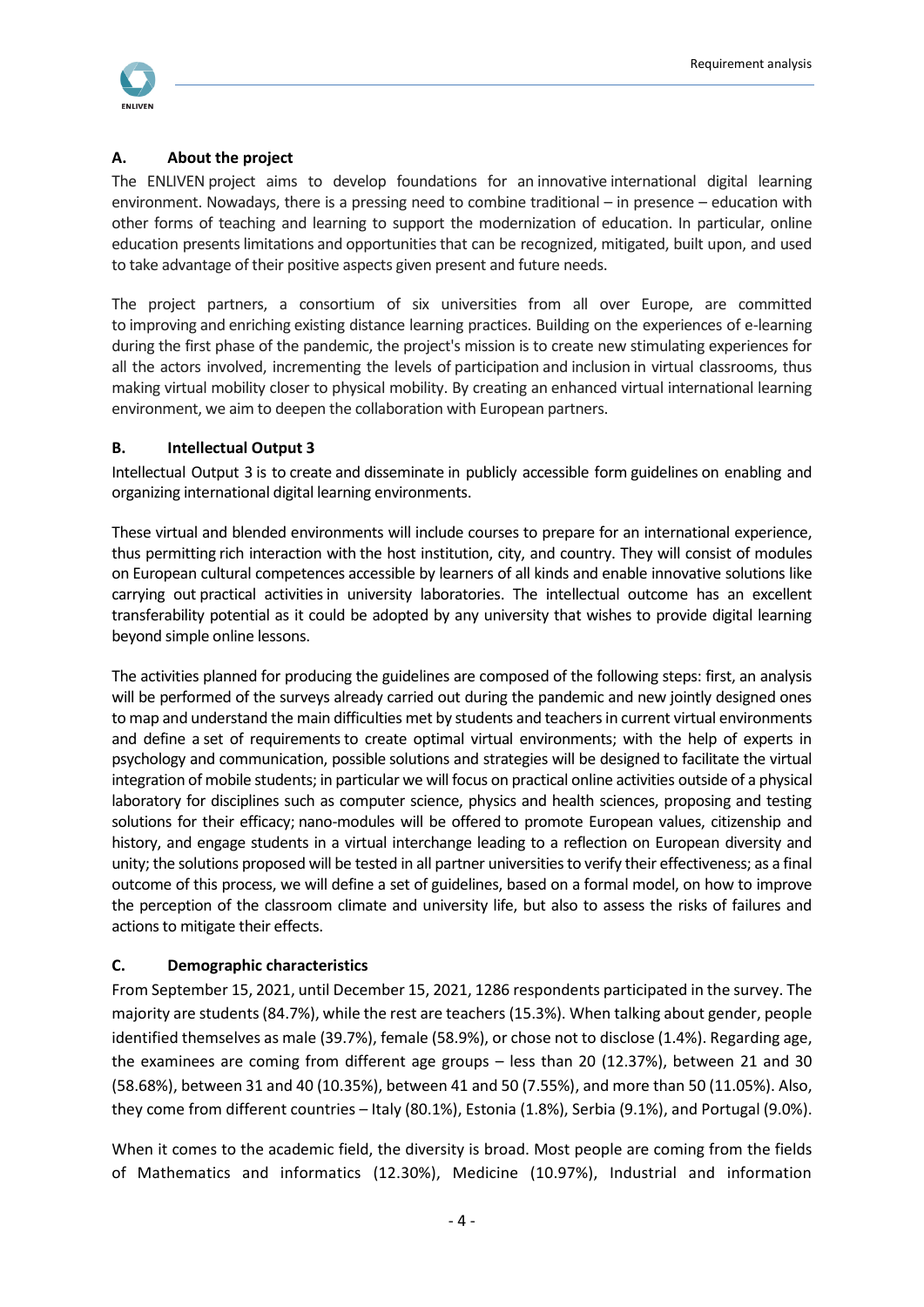

engineering (14.70%), and Archeology, philosophy, literary studies, and art history (12.06%). Other fields are Physics (3.74%), Chemistry (3.50%), Earth sciences (1.57%), Biology (5.29%), Agricultural and veterinary sciences (5.14%), Civil engineering and architecture (3.11%), History, philosophy, pedagogy and psychology (6.85%), Law studies (5.60%), Economics and statistics (8.56%), Political and social sciences (5.91%) and Sport and Physical Education (0.7%).

#### <span id="page-5-0"></span>**D. Digital environment**

The topic of the Digital environment started with a question regarding the years of experience using digital learning environments. The examinees said they did not have previous experience (4.75%), they had less than a year of experience (10.35%), they had between 1 and 3 years of experience (64.20%), or more than three years of experience (20.79%).

The average use of digital learning environments daily was less than 1 hour (6.85%), between 1 and 3 hours (26.00%), between 3 and 5 hours (36.34%), between 5 and 7 hours (24.51%), or more than 7 hours (6.30%).

#### <span id="page-5-1"></span>**E. Traveling to the University**

The majority of examinees said they do not live in the same large area where the University is situated (54.16%), while the others said they are (45.84%).

The time varies regarding the time spent commuting a.k.a. reaching the University. The majority spends less than 30 minutes (39.30%) or from 30 to 60 minutes (30.89%), while the others spend from 1 hour to 1 hour and a half (14.01%), from 1 hour and a half to 2 hours (5.53%) or over 2 hours (10.27%).

#### <span id="page-5-2"></span>**F. The academic year 2020/21**

The survey covered mobility, online classes, and the format of attended courses in the academic year 2020/21.

The majority said they have not been on mobility in this academic year (90.74%), while the others have (9.26%). Regarding the percentage of attended online classes, people had none (2.96%), less than 25% (5.06%), between 25 and 50% (8.48%), between 51 and 75% (13.23%), or more than 75% (70.27) classes attended online. The format of attended courses was entirely in-person (1.17%), altogether online (78.38%), or hybrid, which means partly online, partly in-person (20,47%).

#### <span id="page-5-3"></span>**G. Infrastructure, tools, and resources**

When it comes to learning platforms, the examinees used Moodle (68.20%), OpenOLAT (0.40%), CommSy (0.20%), Canvas (7.10%), Blackboard (3.30%), Other (0.70%) or did not use them at all (20.10%).

As for videoconference systems, the survey gathered 2265 answers. The majority said they use MS Teams (50.70%), Google Classroom (19.6%), or Zoom (18.90%), while the others said they use Webex (3.80%), BigBlueButton (3.10%), Hangouts (2.3%), or other platforms (1.6%).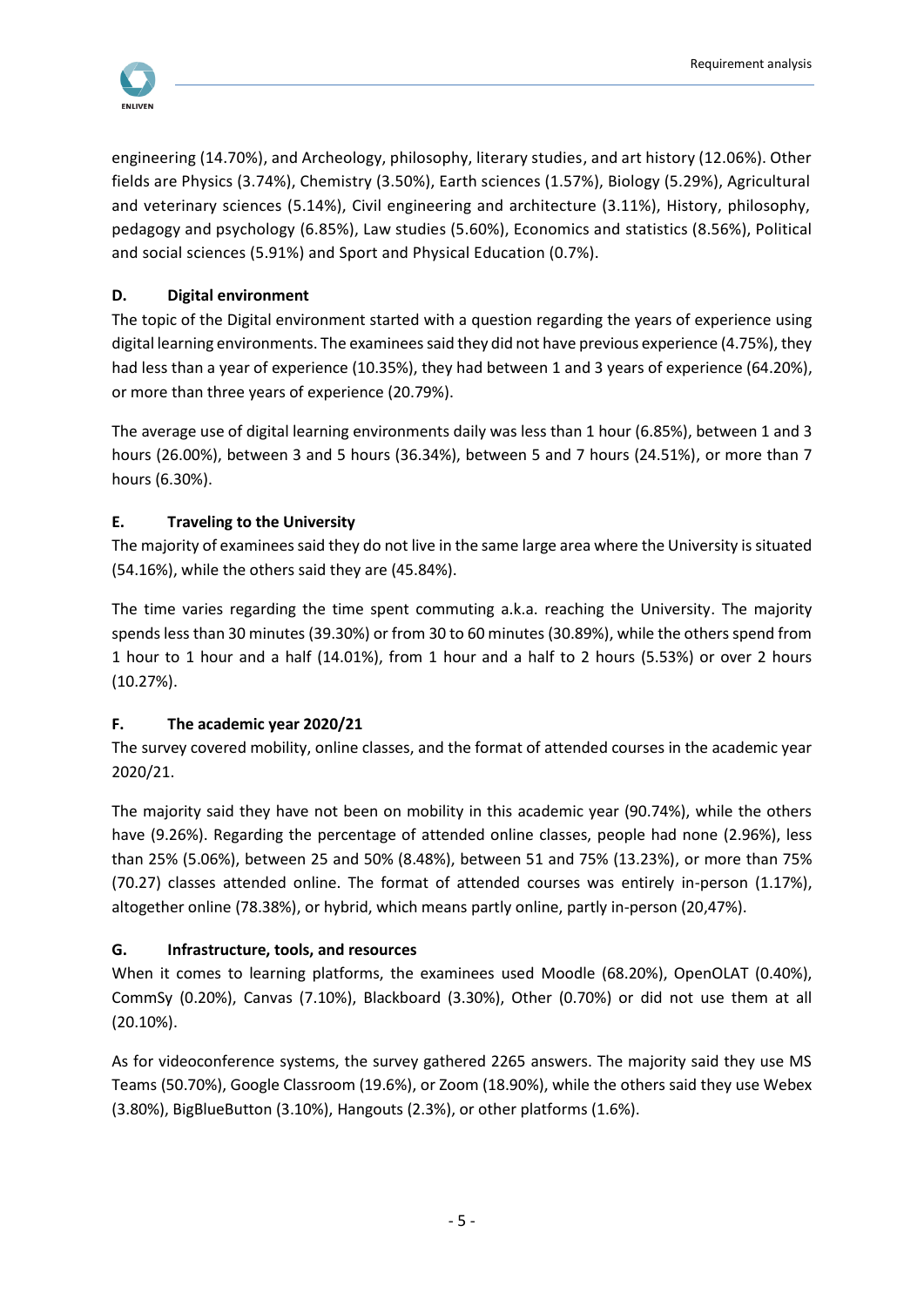

For types of authoring tools, the survey gathered 2290 answers – for audio recordings (18.43%), for video recordings (33.58%), for presentation recordings (16.38%), for task/test/quiz preparation (17.51%) or did not use any of authoring tools (14.10%).

The topic of types of tools for engagement had 1363 answers. The majority said they did not use any of the tools for engagement (73.30%). The others said they used Lecture2Go (0.60%), Examination software (0.90%), Polling software (1.80%), Mentimeter (3.90%), Kahoot (10.50%), Miro (3.40%), Mural (0.60%), Padlet (2.50%), Flipgrip (0.40%), Edpuzzle (0.70%) or Other platforms (1.50%).

Regarding the type of communication with students/teachers during the academic year 2020/21, it had 3122 answers. It was in person (7.01%), via email (35.97%), via telephone (10.89%), via blogs, forums, etc. (3.01%), via videoconferences (24.59%), via messenger, chat, social media (17.49%), other (0.16%) or did not communicate with fellow students/teachers (0.58%).

The distribution of digital devices is desktop computer (8.47%), laptop (30.34%), tablet (10.91%), smartphone (24.47%), printer (14.47%), and scanner (11.32%), while some did not use any of digital devices (0.03%), according to 3932 answers.

Most examinees have Internet access (98.52%) while the others do not have (1.48%). Talking about Internet connection being sufficiently stable and fast enough to participate in digital learning, some said it was never or rarely stable and fast enough (1.33%), mostly not (3.67%), sometimes (8.84%) or preferred not to say (0.16%), while the majority said it was mostly (58.41% ) or always stable and fast enough (27.60%).

Also, most examinees said they have a webcam and a microphone (97.12%), while the others do not (2.88%).

When it comes to a quiet place to teach/study at current residence, most of them have a quiet place (83.19%), while others do not (13.39%) or prefer not to say (3.42%).

#### <span id="page-6-0"></span>**H. Available support for teaching/learning**

The survey also covered the topic of support when it comes to digital learning.

In the transition from in-presence to distance learning, the University's support was received by 72.84% of examinees, while 27.16% did not receive support. Kinds of training and support received were written information on the website (32.31%), informative e-mails (40.48%), video tutorials on the use of platforms (11.96%), online training (5.65%), or technical support/help desk (9.59%).

While rating experience in employing the available platform for distance learning, several topics were covered. The five-point Likert scale was used  $(1 - \text{very difficult}, 2 - \text{difficult}, 3 - \text{neither difficult nor})$ easy,  $4$  – easy,  $5$  – very easy). Rating of access to the platform has an average grade of 4.15 (1 – 1%,  $2 - 5$ %,  $3 - 16$ %,  $4 - 35$ %,  $5 - 43$ %). The average grade for using the webcam/microphone is 4.16 (1 –  $2\%$ ,  $2 - 5\%$ ,  $3 - 16\%$ ,  $4 - 28\%$ ,  $5 - 48\%$ ). Sharing the screen got graded with 3.94 as an average grade  $(1 - 2\%, 2 - 7\%, 3 - 21\%, 4 - 33\%, 5 - 36\%).$  The average grade for identification of the platform features is 3.62 (1 – 6%, 2 – 11%, 3 – 30%, 4 – 32%, 5 – 24%). Use of chat or comment area, questions got graded with 4.08 as an average grade  $(1 - 2\%, 2 - 7\%, 3 - 16\%, 4 - 33\%, 5 - 42\%).$  Lastly, exchange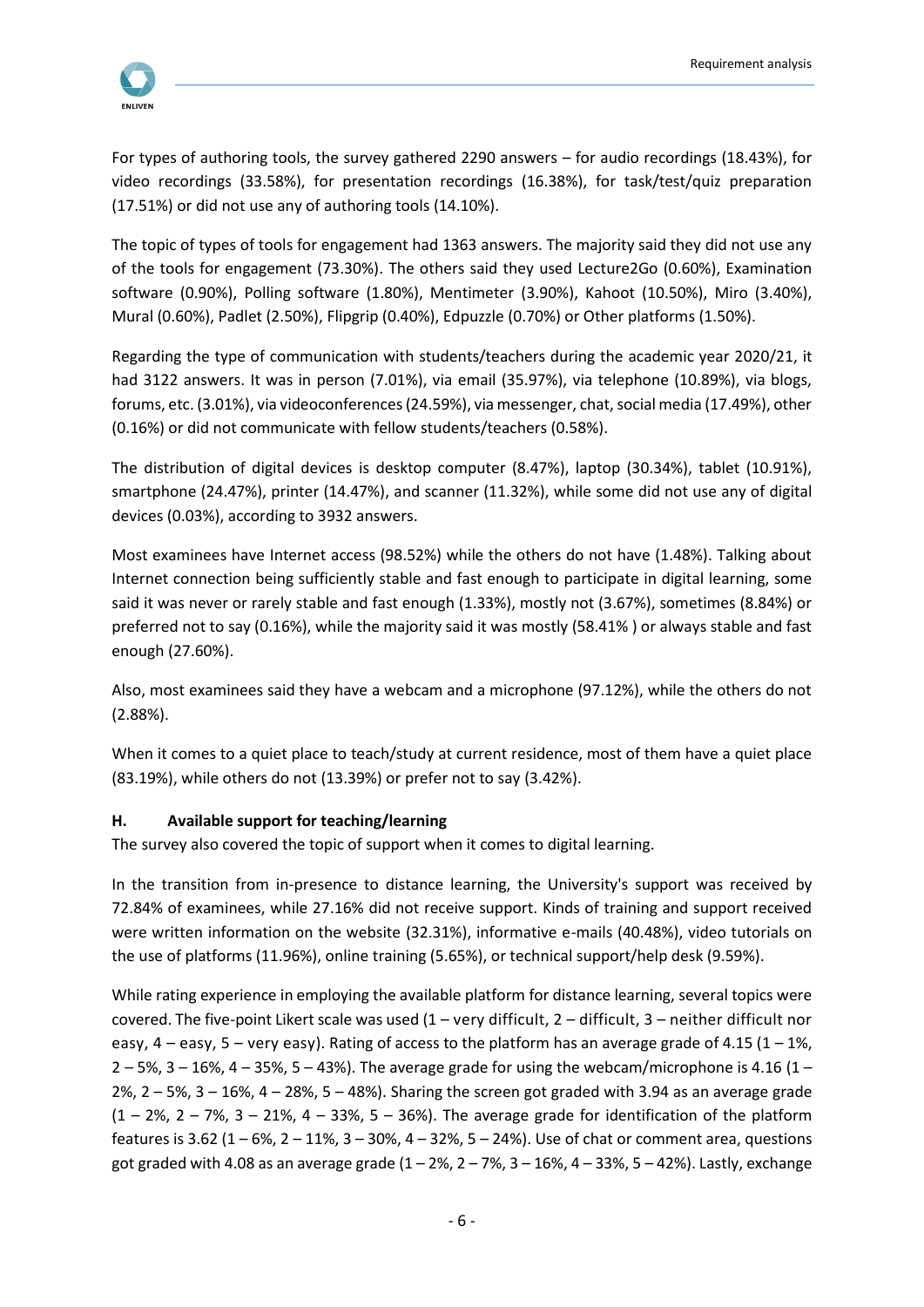

of materials (PPT, PDF, DOCX, XLSX, etc.) got an average grade of 3.88  $(1 - 3\%, 2 - 8\%, 3 - 22\%, 4 34\%, 5 - 34\%$ ).

#### <span id="page-7-0"></span>**I. Digital competencies**

When asked to rate, on a scale from 1 to 5 (1 – strongly disagree, 2 – disagree, 3 – I neither agree nor disagree,  $4 - 1$  agree,  $5 - 1$  strongly agree), if they had enough technical knowledge to compile necessary teaching materials in different formats (text, presentation, video), 2% of examinees graded their knowledge with 1, 5% with 2, 16% with 3, 33% with 4, and 45% with 5.

On the same scale, the examinees rated how they solved technical problems during distance learning – 2% with 1, 5% with 2, 19% with 3, 36% with 4, and 37% with 5. Rating of "My digital competencies were sufficient to deliver/attend distance learning efficiently" is similar – 1% with 1, 4% with 2, 12% with 3, 31% with 4, and 53% with 5.

#### <span id="page-7-1"></span>**J. Teaching/Learning methods**

Several methods used for guiding distance learning gathered 3294 answers in total. Live (streaming) lessons that were recorded to make them available later are the most common, with 28.32%. Next is live (streaming) lessons that have not been recorded with 23.04%. Other options are teaching materials (slides, PDFs, handouts, etc.) without audio commentary with 18.52%, teaching materials (slides, PDFs, handouts, etc.) with video commentary with 12.57%, recorded lessons with audio (5.98%), and recorded lessons with video (11.57%).

When talking about the change of teaching/learning methods, 1335 answers were gathered. The majority said they changed the content and structure a bit to fit the online mode (43.30%), while the others said they took the opportunity to considerably rethink their teaching/learning (27.71%) or they did not change the content or the structure of their teaching/learning (28.99%).

When the topic of delivered/taken online assessment was discussed, there were 1324 answers in total. Both formative and summative assessments were used by 53.85 examinees, only formative by 21.07%, only summative by 7.25%, and 17.82% did not use online assessment – assessment was done at the University.

The format used for online assessment gathered 2600 answers in total – oral examination as a videoconference with 35.65%, presentation examination as a videoconference with 9.30%, written take-home examination with 22.08%, digital submission of a term paper with 9.77%, online quiz via learning platform with 23.12%, and other with 0.08%.

Main critical issues that have changed teaching during the pandemic that were identified by 5050 answers are considerable increase in working time (7.62%), dispersal of information (7.01%), difficulties in the overall organization of work and in distance teaching activities (8.93%), increased stress and physical fatigue (9.96%), increase in the number of absences and lack of participation (7.74%), increase in cases of discomfort (5.01%), difficulty in guaranteeing assistance and educational support to persons with disabilities (3.11%), increased difficulty in understanding what was explained/assigned (7.45%), digital divide/IT issues (10.85%), difficulty in raising the sense of belonging through distance learning, gained by participation, empathy, and effective communication (15.13%), difficulties in delivering/attending "practical" subjects/laboratories through distance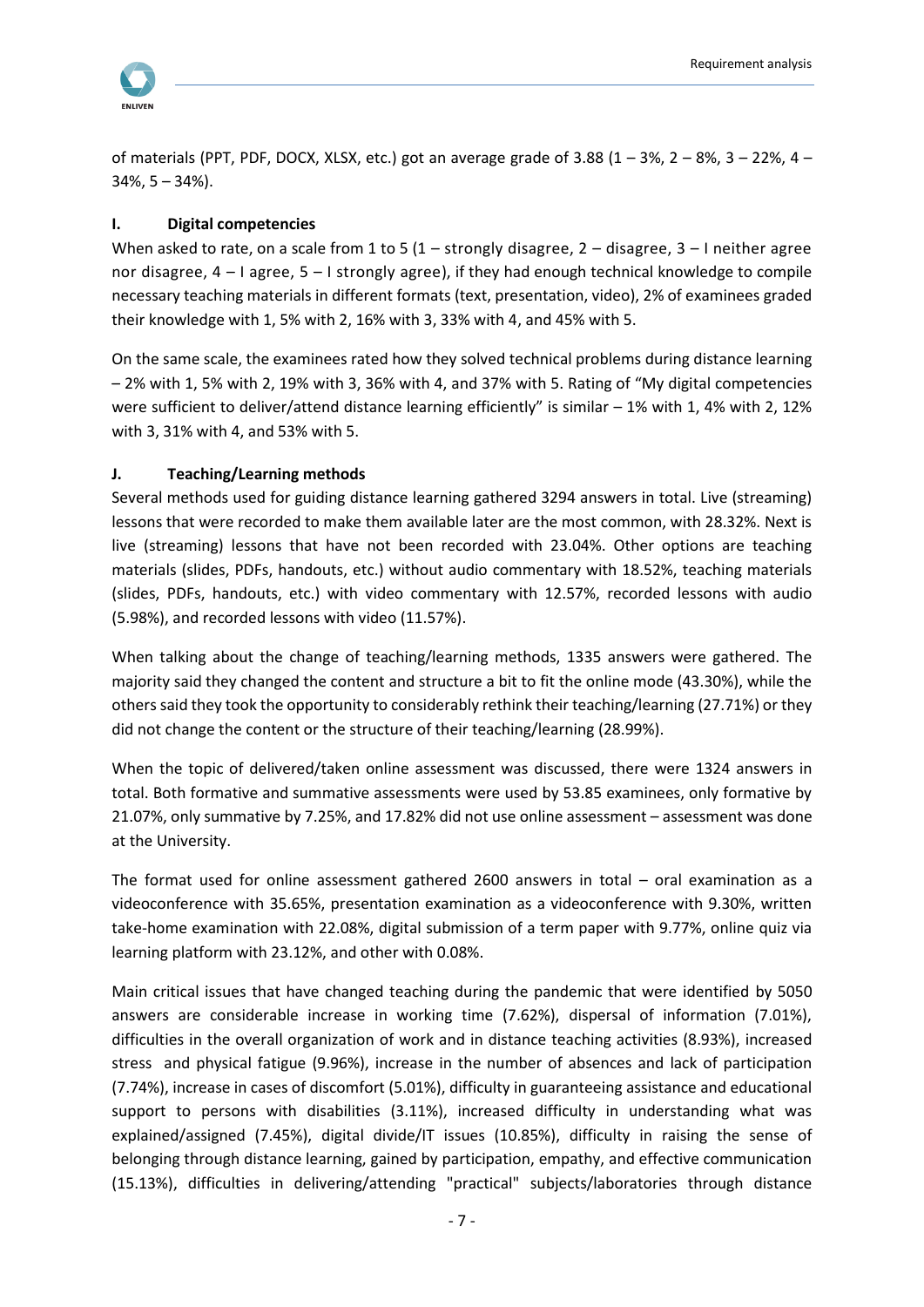teaching/learning (12.55%), economic impact of distance learning for teachers and students (2.77%), and other (1.86%).

When rating satisfaction in using digital platforms, the scale from 1 to 5 (1 – strongly disagree, 2 – disagree, 3 – I neither agree nor disagree, 4 – I agree, 5 – I strongly agree) was used. Satisfaction with the University digital platforms got an average grade of 3.83 ( $1 - 3\%$ ,  $2 - 8\%$ ,  $3 - 21\%$ ,  $4 - 37\%$ ,  $5$ – 31%), "the use of the University digital platforms makes the courses more interesting" got an average grade of 2.85 (1 – 20%, 2 – 22%, 3 – 27%, 4 – 15%, 5 – 16%), and "I would recommend the University digital platforms to others" got graded with 3.41 (1 – 1%, 2 – 12%, 3 – 28%, 4 – 27%, 5 – 23%), while "I would like future courses to be on the University digital platforms" got the average grade of 2.96 (1 – 25%, 2 – 17%, 3 – 20%, 4 – 13%, 5 – 25%), and the overall impression that the University digital platforms are great got graded with 3.38 as an average grade (1 – 1%, 2 – 14%, 3 –  $28\%$ ,  $4 - 18\%$ ,  $5 - 22\%$ ).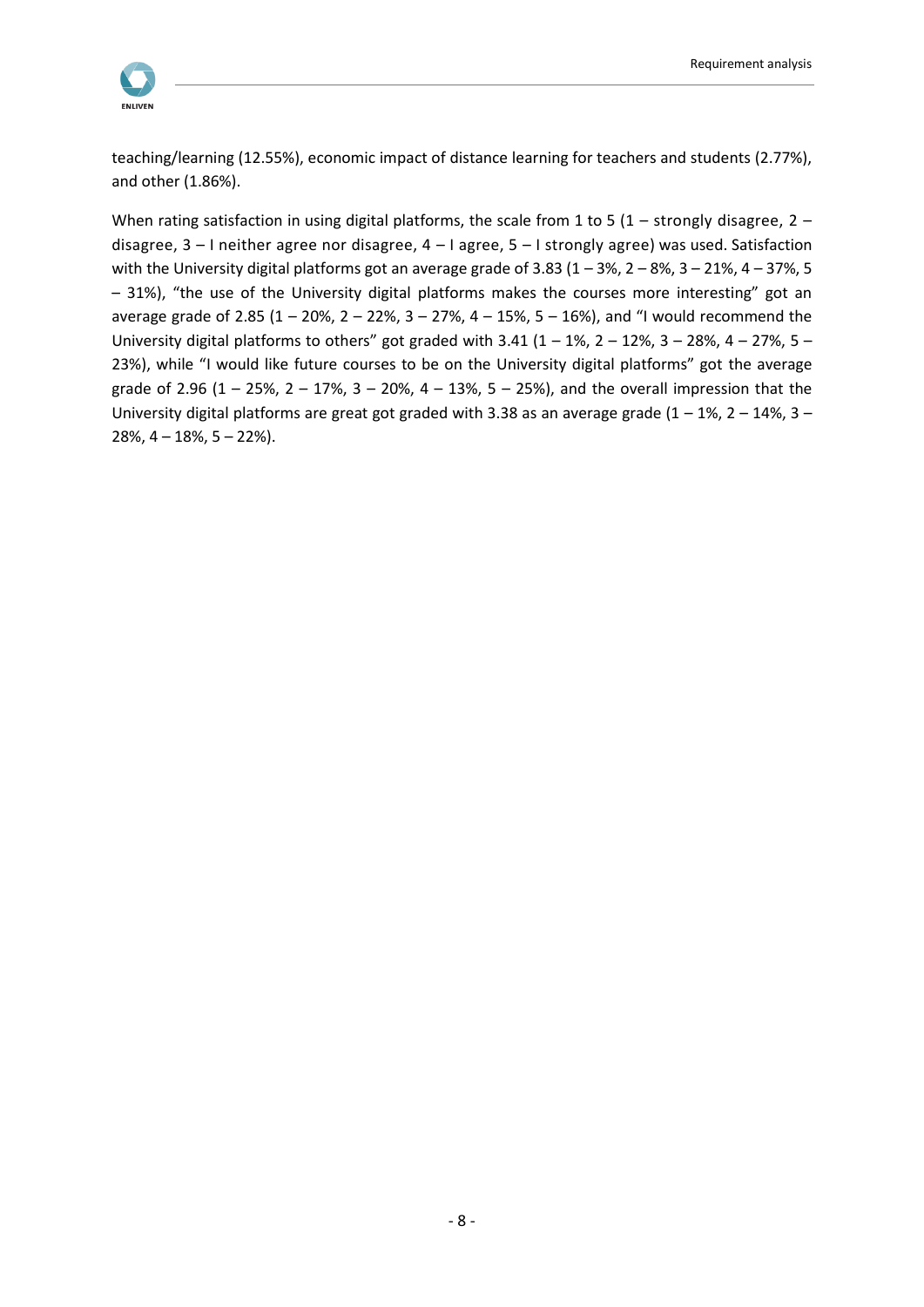

#### **1. Demographic characteristics**

The majority are students (84.7%), while the rest are teachers (15.3%).

#### <span id="page-9-0"></span>*Table 1: Distribution of roles*

| Role     | Sample |       |
|----------|--------|-------|
| n = 1286 |        | %     |
| Student  | 1089   | 84.7% |
| Teacher  | 197    | 15.3% |

When talking about gender, people identified themselves as male (39.7%), female (58.9%), or chose not to disclose (1.4%).

#### <span id="page-9-1"></span>*Table 2: Distribution of gender*

| Gender                 | Sample |       |
|------------------------|--------|-------|
| $n = 1286$             |        | %     |
| Male                   | 510    | 39.7% |
| Female                 | 758    | 58.9% |
| Prefer not to disclose | 18     | 1.4%  |

Regarding age, the examinees are coming from different age groups – less than 20 (12.37%), between 21 and 30 (58.68%), between 31 and 40 (10.35%), between 41 and 50 (7.55%), and more than 50 (11.05%).

#### <span id="page-9-2"></span>*Table 3: Distribution of age*

| Age               | Sample |        |
|-------------------|--------|--------|
| $n = 1285$        | n      | %      |
| Less than 20      | 159    | 12.37% |
| Between 21 and 30 | 754    | 58.68% |
| Between 31 and 40 | 133    | 10.35% |
| Between 41 and 50 | 97     | 7.55%  |
| More than 50      | 142    | 11.05% |

Also, they come from different countries – Italy (80.1%), Estonia (1.8%), Serbia (9.1%), and Portugal (9.0%).

#### <span id="page-9-3"></span>*Table 4: Distribution of country*

| Country    | Sample |       |
|------------|--------|-------|
| $n = 1286$ | n      | %     |
| Italy      | 1030   | 80.1% |
| Estonia    | 23     | 1.8%  |
| Serbia     | 117    | 9.1%  |
| Portugal   | 116    | 9.0%  |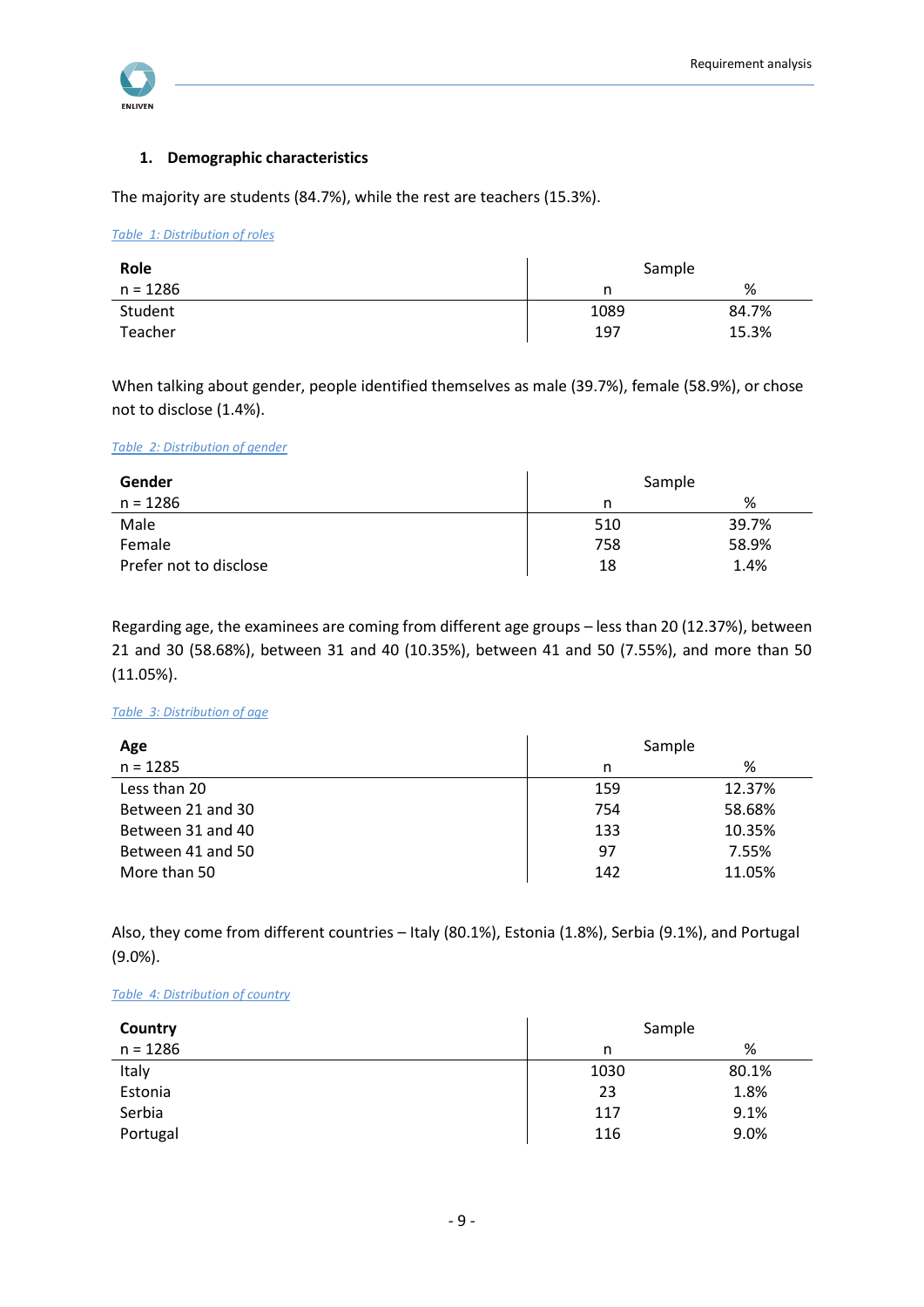

When it comes to the academic field, the diversity is broad. Most people are coming from the fields of Mathematics and informatics (12.30%), Medicine (10.97%), Industrial and information engineering (14.70%), and Archeology, philosophy, literary studies, and art history (12.06%). Other fields are Physics (3.74%), Chemistry (3.50%), Earth sciences (1.57%), Biology (5.29%), Agricultural and veterinary sciences (5.14%), Civil engineering and architecture (3.11%), History, philosophy, pedagogy and psychology (6.85%), Law studies (5.60%), Economics and statistics (8.56%), Political and social sciences (5.91%) and Sport and Physical Education (0.7%).

#### <span id="page-10-0"></span>*Table 5: Distribution of academic field*

| <b>Academic field</b>                                | Sample |        |
|------------------------------------------------------|--------|--------|
| $n = 1285$                                           | n      | %      |
| Mathematics and informatics                          | 158    | 12.30% |
| Physics                                              | 48     | 3.74%  |
| Chemistry                                            | 45     | 3.50%  |
| Earth sciences                                       | 20     | 1.57%  |
| <b>Biology</b>                                       | 68     | 5.29%  |
| Medicine                                             | 141    | 10.97% |
| Agricultural and veterinary sciences                 | 66     | 5.14%  |
| Civil engineering and architecture                   | 40     | 3.11%  |
| Industrial and information engineering               | 189    | 14.70% |
| Archeology, philology, literary studies, art history | 155    | 12.06% |
| History, philosophy, pedagogy and psychology         | 88     | 6.85%  |
| Law studies                                          | 72     | 5.60%  |
| Economics and statistics                             | 110    | 8.56%  |
| Political and social sciences                        | 76     | 5.91%  |
| Sport and Physical Education                         | 9      | 0.7%   |

#### **2. Digital environment**

The topic of the Digital environment started with a question regarding the years of experience using digital learning environments. The examinees said they did not have previous experience (4.75%), they had less than a year of experience (10.35%), they had between 1 and 3 years of experience (64.20%), or more than three years of experience (20.79%).

#### <span id="page-10-1"></span>*Table 6: Years of experience*

| Years of experience using digital learning environments | Sample |        |
|---------------------------------------------------------|--------|--------|
| $n = 1285$                                              |        | %      |
| I have no previous experience                           | 61     | 4.75%  |
| Less than a year                                        | 133    | 10.35% |
| Between 1 and 3 years                                   | 825    | 64.20% |
| More than 3 years                                       | 267    | 20.79% |

The average use of digital learning environments daily was less than 1 hour (6.85%), between 1 and 3 hours (26.00%), between 3 and 5 hours (36.34%), between 5 and 7 hours (24.51%), or more than 7 hours (6.30%).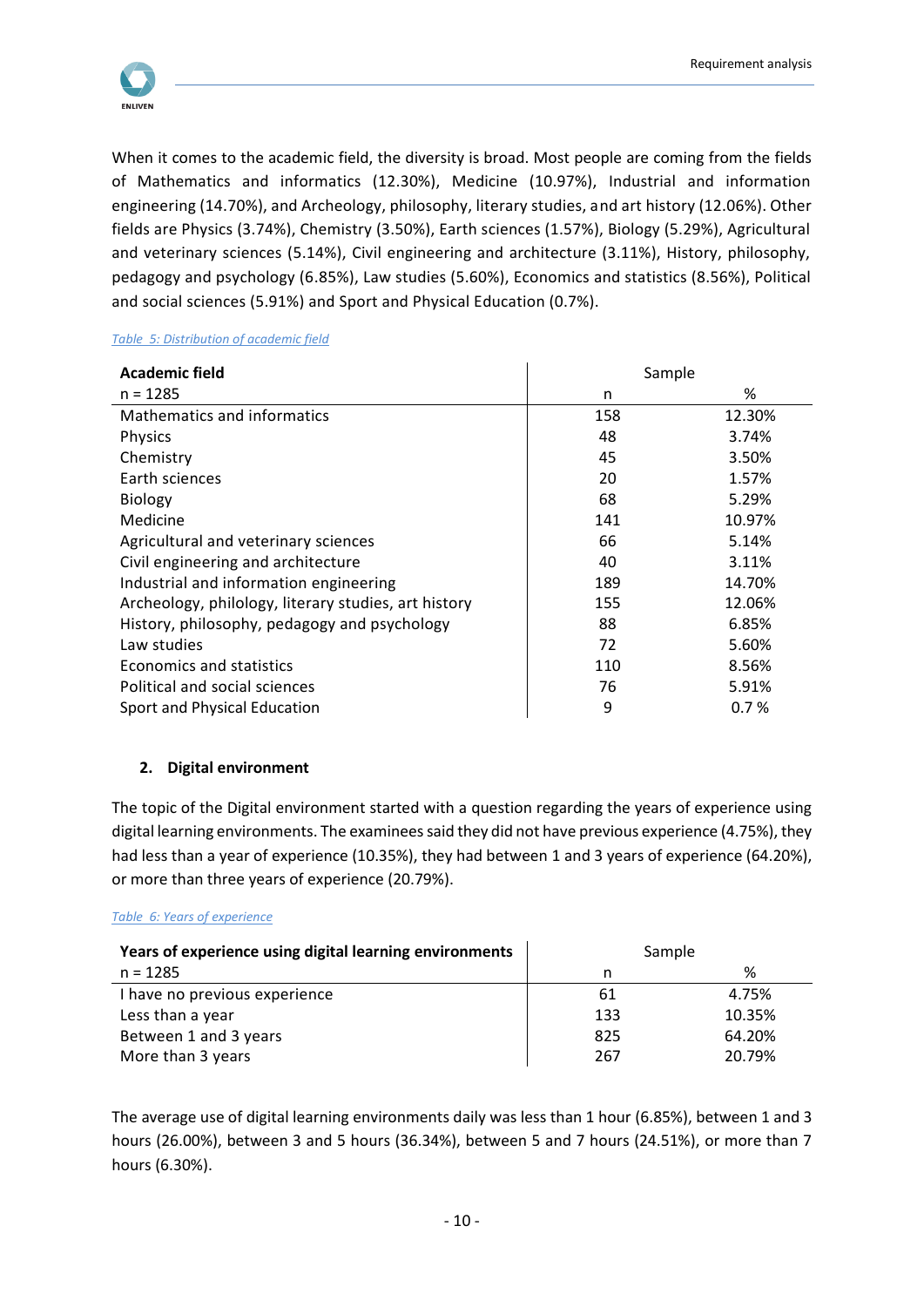

#### <span id="page-11-0"></span>*Table 7: Average use on a daily basis*

| Average use of digital learning environments on a daily<br>basis | Sample |        |
|------------------------------------------------------------------|--------|--------|
| $n = 1285$                                                       | n      | %      |
| Less than 1h                                                     | 88     | 6.85%  |
| Between 1h and 3h                                                | 334    | 26.00% |
| Between 3h and 5h                                                | 467    | 36.34% |
| Between 5h and 7h                                                | 315    | 24.51% |
| More than 7h                                                     | 81     | 6.30%  |

#### **3. Travelling to the University**

The majority of examinees said they do not live in the same large area where the University is situated (54.16%), while the others said they are (45.84%).

#### <span id="page-11-1"></span>*Table 8: Place of living*

| Living in the same large area in which the University is<br>situated | Sample |        |
|----------------------------------------------------------------------|--------|--------|
| $n = 1285$                                                           | n      | %      |
| Yes                                                                  | 589    | 45.84% |
| No                                                                   | 696    | 54.16% |

The time varies regarding the time spent commuting a.k.a. reaching the University. The majority spends less than 30 minutes (39.30%) or from 30 to 60 minutes (30.89%), while the others spend from 1 hour to 1 hour and a half (14.01%), from 1 hour and a half to 2 hours (5.53%) or over 2 hours (10.27%).

#### <span id="page-11-2"></span>*Table 9: Average time spent travelling*

| Average time spent reaching the University | Sample |        |
|--------------------------------------------|--------|--------|
| $n = 1285$                                 | n      | %      |
| Less than 30 minutes                       | 505    | 39.30% |
| From 30 to 60 minutes                      | 397    | 30.89% |
| From 1 hour to 1 hour and a half           | 180    | 14.01% |
| From 1 hour and a half to 2 hours          | 71     | 5.53%  |
| Over 2 hours                               | 132    | 10.27% |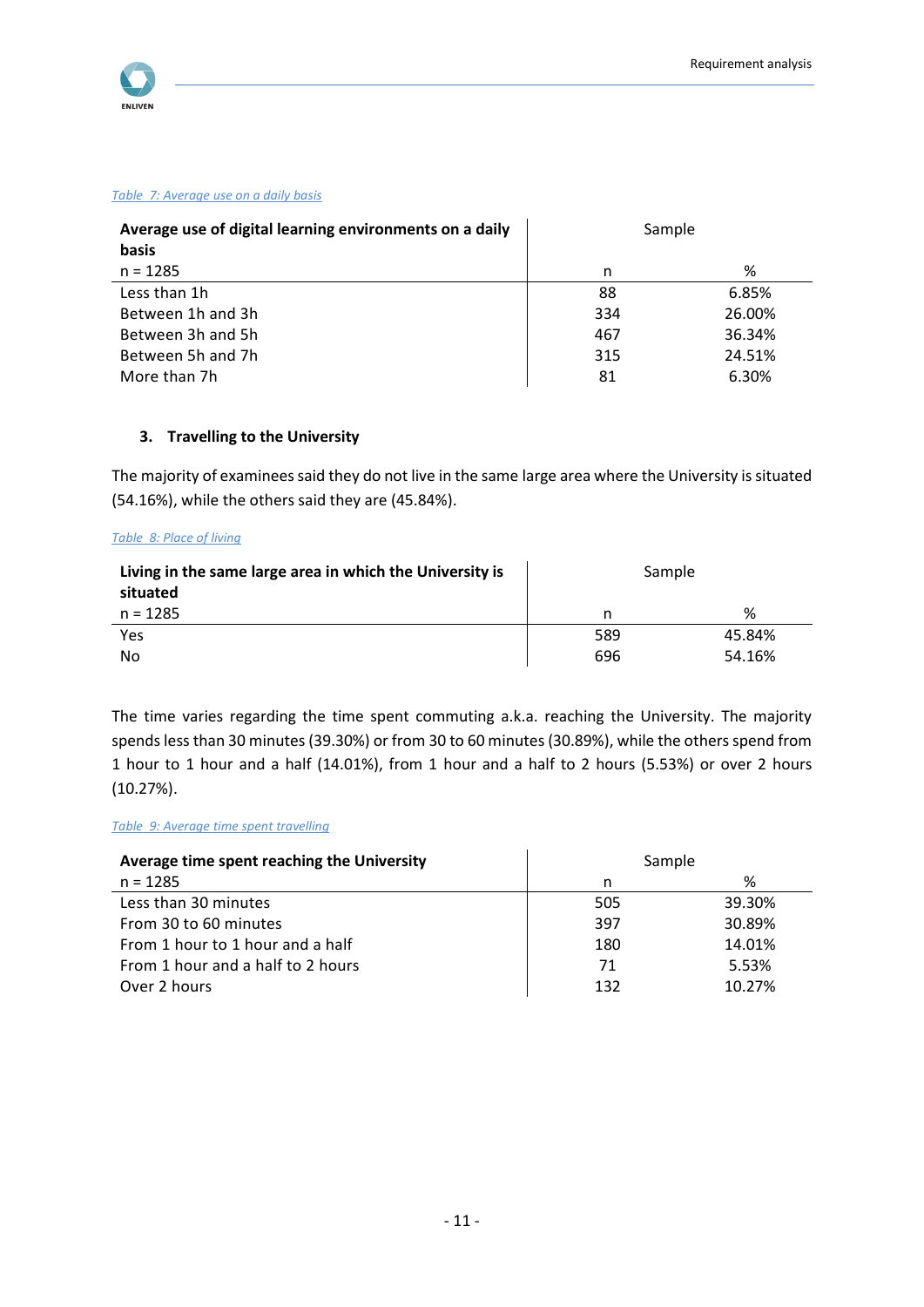

#### **4. Academic year 2020/21**

The survey covered mobility, online classes, and the format of attended courses in the academic year 2020/21. The majority said they have not been on mobility in this academic year (90.74%), while the others have (9.26%).

<span id="page-12-0"></span>*Table 10: Been on a mobility*

| Been on a mobility in the academic year 2020/21 | Sample |        |
|-------------------------------------------------|--------|--------|
| n = 1285                                        |        | %      |
| Yes                                             | 119    | 9.26%  |
| No                                              | 1166   | 90.74% |

Regarding the percentage of attended online classes, people had none (2.96%), less than 25% (5.06%), between 25 and 50% (8.48%), between 51 and 75% (13.23%), or more than 75% (70.27) classes attended online.

#### <span id="page-12-1"></span>*Table 11: Percentage of attended online classes*

| Percentage of online classes attended in the academic<br>year 2020/21 | Sample |        |
|-----------------------------------------------------------------------|--------|--------|
| $n = 1285$                                                            | n      | %      |
| <b>None</b>                                                           | 38     | 2.96%  |
| Less than 25%                                                         | 65     | 5.06%  |
| Between 25 and 50%                                                    | 109    | 8.48%  |
| Between 51 and 75%                                                    | 170    | 13.23% |
| More than 75%                                                         | 903    | 70.27% |

The format of attended courses was entirely in-person (1.17%), altogether online (78.38%), or hybrid, which means partly online, partly in-person (20,47%).

#### <span id="page-12-2"></span>*Table 12: Format of courses*

| <b>Format of attended courses</b>                   | Sample |        |
|-----------------------------------------------------|--------|--------|
| $n = 1285$                                          |        | %      |
| Entirely in-person attendance                       | 15     | 1.17%  |
| Entirely online                                     | 1007   | 78.38% |
| Hybrid (partly online, partly in-person attendance) | 263    | 20.47% |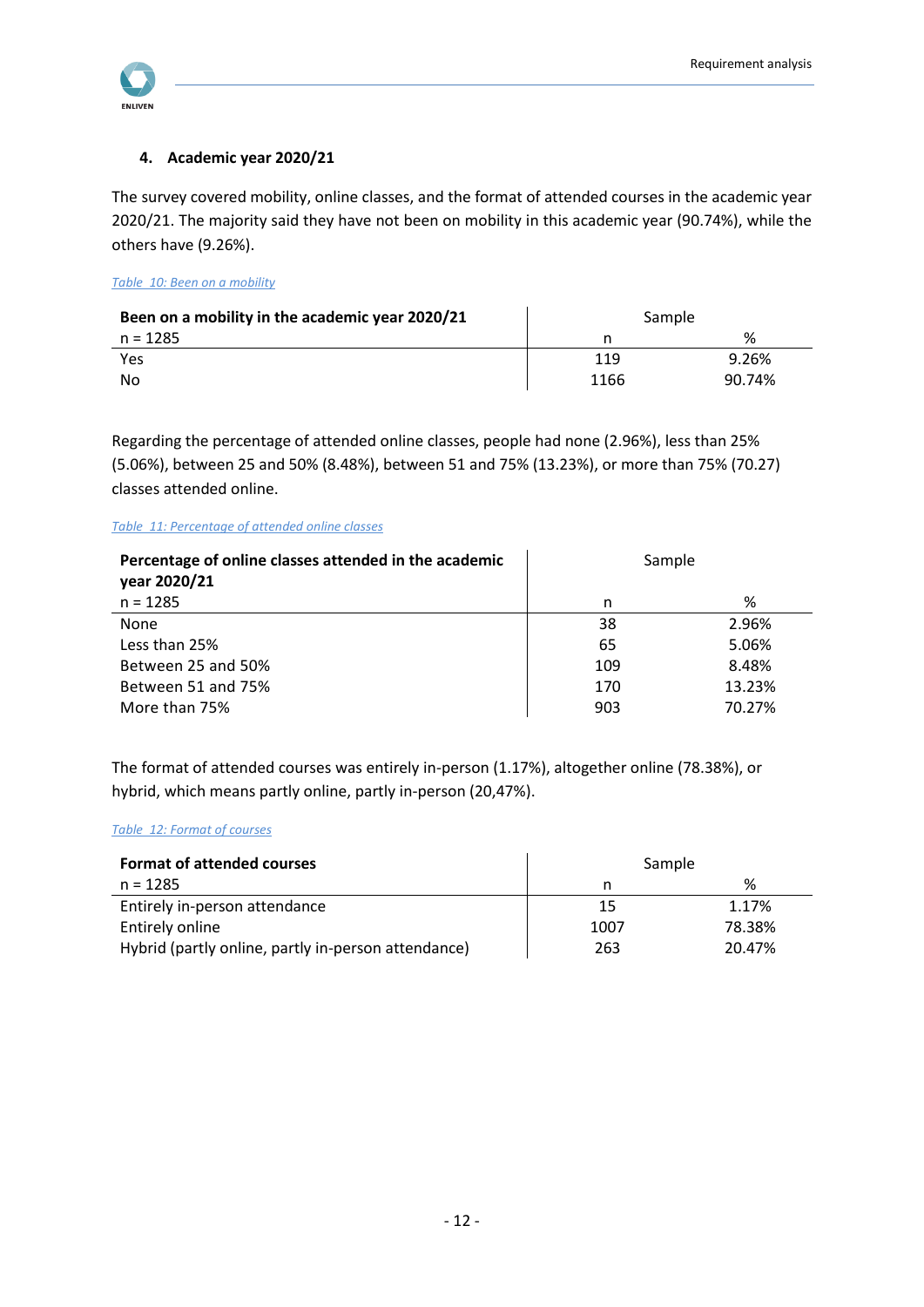

#### **5. Infrastructure, tools and resources**

When it comes to learning platforms, the examinees used Moodle (68.20%), OpenOLAT (0.40%), CommSy (0.20%), Canvas (7.10%), Blackboard (3.30%), Other (0.70%) or did not use them at all (20.10%).

#### <span id="page-13-0"></span>*Table 13: Type of learning platforms*

| <b>Learning platforms</b>               | Sample |        |
|-----------------------------------------|--------|--------|
| $n = 1286$                              | n      | %      |
| Moodle                                  | 878    | 68.20% |
| OpenOLAT                                | 5      | 0.40%  |
| CommSy                                  | 3      | 0.20%  |
| Canvas                                  | 91     | 7.10%  |
| Blackboard                              | 43     | 3.30%  |
| I did not use any of learning platforms | 259    | 20.10% |
| Other                                   | 9      | 0.70%  |

As for videoconference systems, the survey gathered 2265 answers. The majority said they use MS Teams (50.70%), Google Classroom (19.6%), or Zoom (18.90%), while the others said they use Webex (3.80%), BigBlueButton (3.10%), Hangouts (2.3%), or other platforms (1.6%).

#### <span id="page-13-1"></span>*Table 14: Type of videoconference systems*

| Videoconference systems | Sample |        |
|-------------------------|--------|--------|
| $n = 2265$              | n      | %      |
| Zoom                    | 427    | 18.90% |
| Webex                   | 86     | 3.80%  |
| <b>BigBlueButton</b>    | 71     | 3.10%  |
| <b>MS Teams</b>         | 1149   | 50.70% |
| Google Classroom        | 444    | 19.6%  |
| Hangouts                | 51     | 2.3%   |
| Other                   | 37     | 1.6%   |

For types of authoring tools, the survey gathered 2290 answers – for audio recordings (18.43%), for video recordings (33.58%), for presentation recordings (16.38%), for task/test/quiz preparation (17.51%) or did not use any of authoring tools (14.10%).

#### <span id="page-13-2"></span>*Table 15: Type of authoring tools*

| <b>Authoring tools</b>               | Sample |        |
|--------------------------------------|--------|--------|
| $n = 2290$                           | n      | %      |
| For audio recordings                 | 422    | 18.43% |
| For video recordings                 | 769    | 33.58% |
| For presentation recordings          | 375    | 16.38% |
| For task/test/quiz preparation       | 401    | 17.51% |
| I did not use any of authoring tools | 323    | 14.10% |
|                                      |        |        |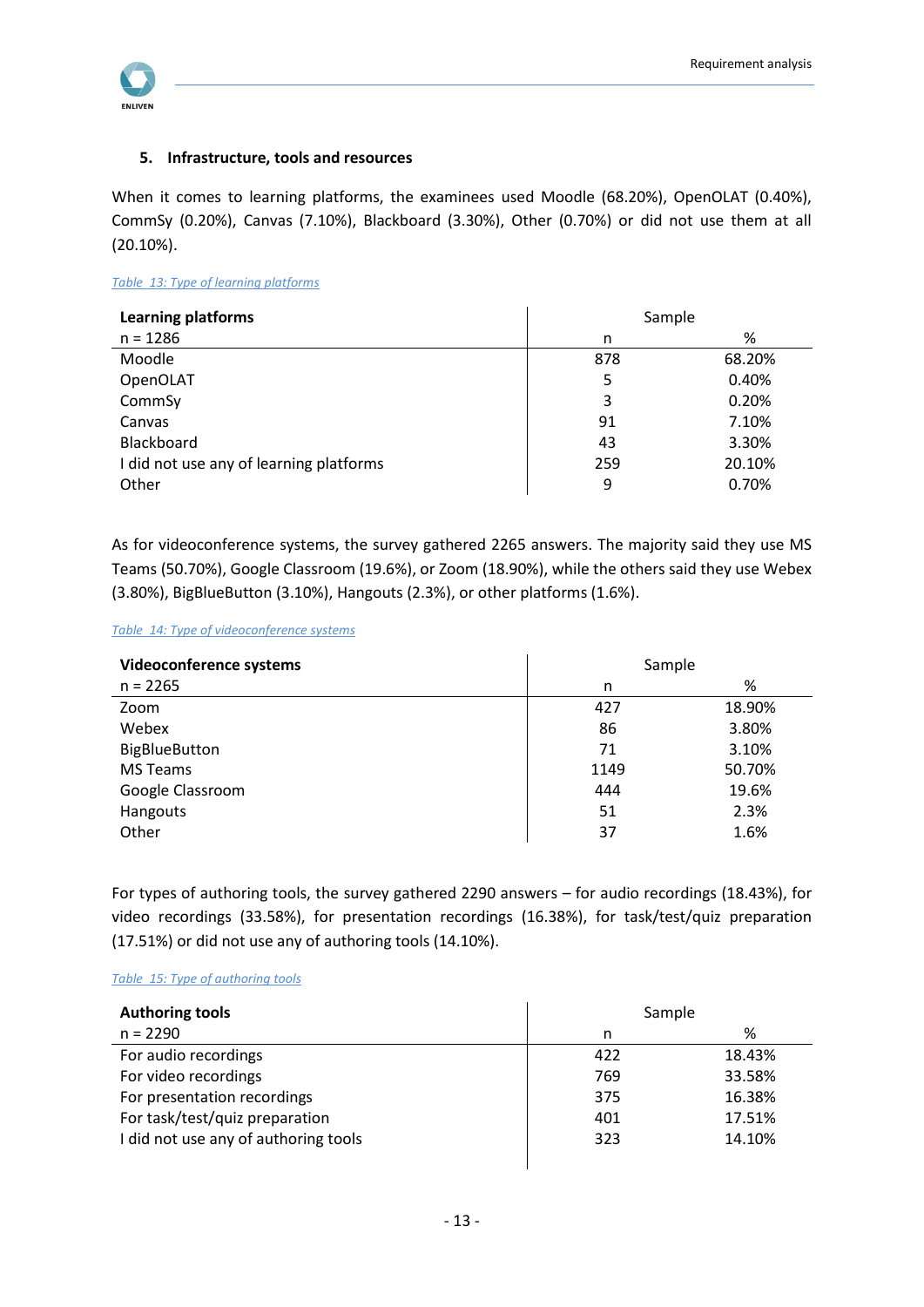

The topic of types of tools for engagement had 1363 answers. The majority said they did not use any of the tools for engagement (73.30%). The others said they used Lecture2Go (0.60%), Examination software (0.90%), Polling software (1.80%), Mentimeter (3.90%), Kahoot (10.50%), Miro (3.40%), Mural (0.60%), Padlet (2.50%), Flipgrip (0.40%), Edpuzzle (0.70%) or Other platforms (1.50%).

#### <span id="page-14-0"></span>*Table 16: Type of tools for engagement*

| <b>Tools for engagement</b>               | Sample |        |
|-------------------------------------------|--------|--------|
| $n = 1363$                                | n      | %      |
| Lecture2Go                                | 8      | 0.60%  |
| Examination software                      | 12     | 0.90%  |
| Polling software                          | 25     | 1.80%  |
| Mentimeter                                | 53     | 3.90%  |
| Kahoot                                    | 143    | 10.50% |
| Miro                                      | 46     | 3.40%  |
| Mural                                     | 8      | 0.60%  |
| Padlet                                    | 34     | 2.50%  |
| Flipgrip                                  | 5      | 0.40%  |
| Edpuzzle                                  | 10     | 0.70%  |
| I did not use any of tools for engagement | 999    | 73.30% |
| Other                                     | 20     | 1.50%  |

Regarding the type of communication with students/teachers during the academic year 2020/21, it had 3122 answers. It was in person (7.01%), via email (35.97%), via telephone (10.89%), via blogs, forums, etc. (3.01%), via videoconferences (24.59%), via messenger, chat, social media (17.49%), other (0.16%) or did not communicate with fellow students/teachers (0.58%).

#### <span id="page-14-1"></span>*Table 17: Type of communication*

| Type of communication with students/teachers during<br>the academic year 2020/21 | Sample |        |
|----------------------------------------------------------------------------------|--------|--------|
| $n = 3122$                                                                       | n      | %      |
| In person                                                                        | 219    | 7.01%  |
| Via email                                                                        | 1123   | 35.97% |
| Via telephone                                                                    | 340    | 10.89% |
| Via blogs, forums, etc.                                                          | 94     | 3.01%  |
| Via videoconferences                                                             | 777    | 24.59% |
| Via messenger, chat, social media                                                | 546    | 17.49% |
| I did not communicate with fellow students/teachers                              | 18     | 0.58%  |
| this semester                                                                    |        |        |
| Other                                                                            | 5      | 0.16%  |

The distribution of digital devices is desktop computer (8.47%), laptop (30.34%), tablet (10.91%), smartphone (24.47%), printer (14.47%), and scanner (11.32%), while some did not use any of digital devices (0.03%), according to 3932 answers.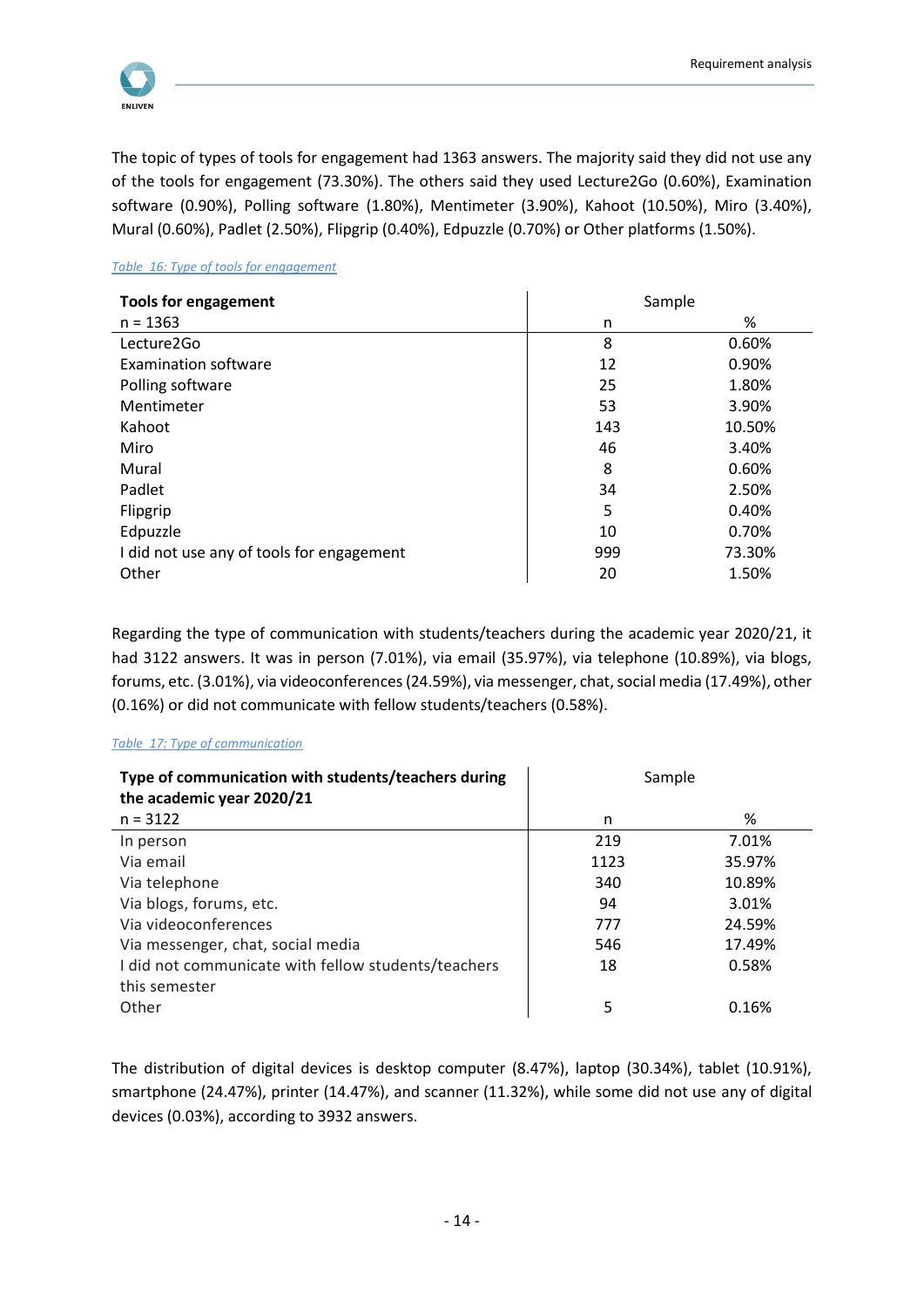

#### <span id="page-15-0"></span>*Table 18: Distribution of access to digital device*

| <b>Access to digital device</b>      | Sample |        |
|--------------------------------------|--------|--------|
| $n = 3932$                           | n      | %      |
| Desktop computers                    | 333    | 8.47%  |
| Laptop                               | 1193   | 30.34% |
| Tablet                               | 429    | 10.91% |
| Smartphone                           | 962    | 24.47% |
| Printer                              | 569    | 14.47% |
| Scanner                              | 445    | 11.32% |
| I did not use any of digital devices |        | 0.03%  |

Most examinees have Internet access (98.52%) while the others do not have (1.48%).

#### <span id="page-15-1"></span>*Table 19: Having Internet access*

| Internet access | Sample |        |
|-----------------|--------|--------|
| n = 1285        |        | %      |
| Yes             | 1266   | 98.52% |
| No              | 19     | 1.48%  |

Talking about Internet connection being sufficiently stable and fast enough to participate in digital learning, some said it was never or rarely stable and fast enough (1.33%), mostly not (3.67%), sometimes (8.84%) or preferred not to say (0.16%), while the majority said it was mostly (58.41% ) or always stable and fast enough (27.60%).

#### <span id="page-15-2"></span>*Table 20: Quality of Internet connection*

| Internet connection sufficiently stable and fast enough<br>to participate in digital learning | Sample |        |
|-----------------------------------------------------------------------------------------------|--------|--------|
| $n = 1279$                                                                                    | n      | %      |
| Never or almost never                                                                         | 17     | 1.33%  |
| Mostly not                                                                                    | 47     | 3.67%  |
| Sometimes                                                                                     | 113    | 8.84%  |
| Mostly                                                                                        | 747    | 58.41% |
| Always                                                                                        | 353    | 27.60% |
| Prefer not to say                                                                             | 2      | 0.16%  |

Also, most examinees said they have a webcam and a microphone (97.12%), while the others do not (2.88%).

#### <span id="page-15-3"></span>*Table 21: Having webcam and microphone*

| <b>Webcam and microphone</b> | Sample |        |
|------------------------------|--------|--------|
| n = 1285                     |        | %      |
| Yes                          | 1248   | 97.12% |
| No                           | 37     | 2.88%  |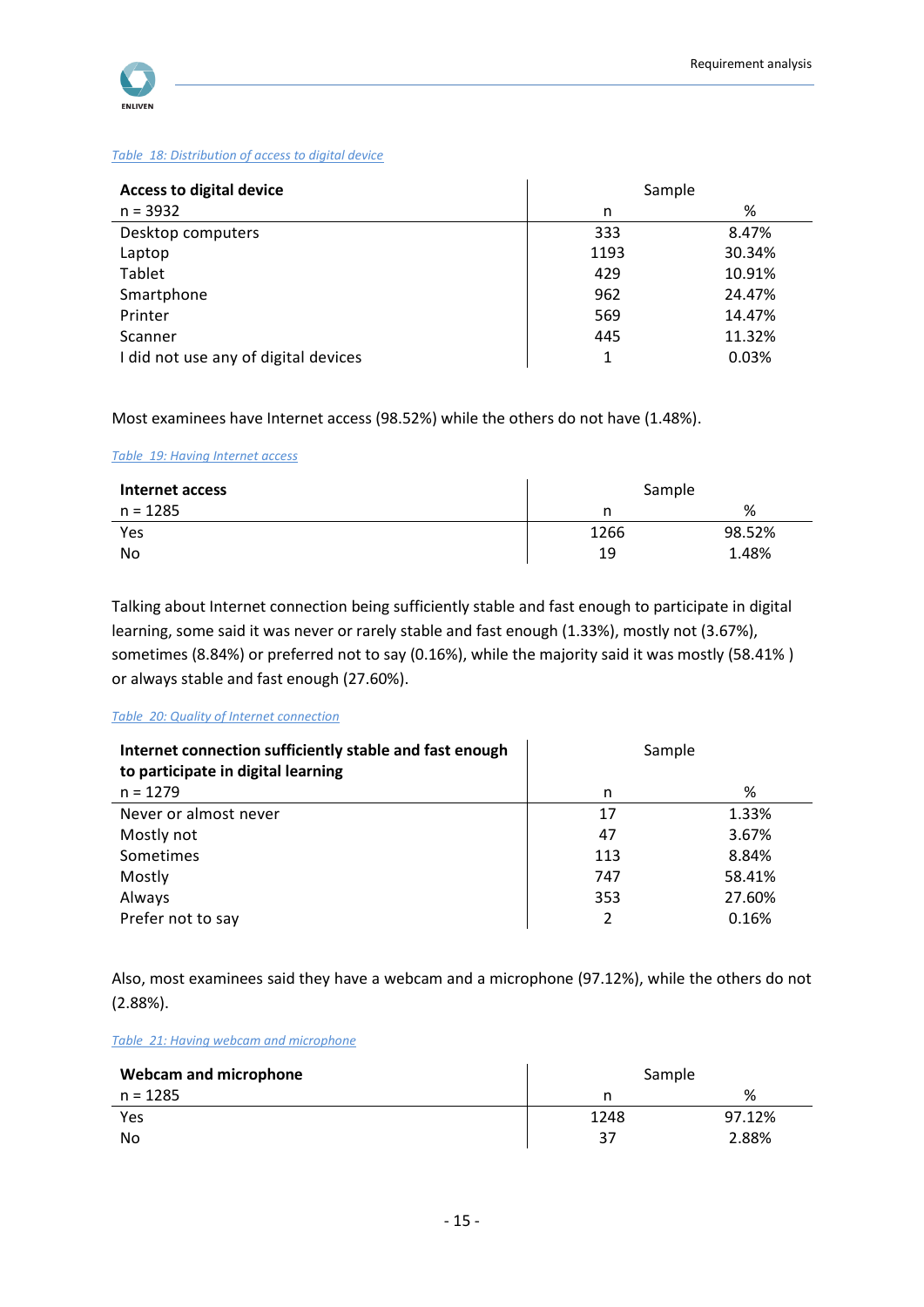

When it comes to a quiet place to teach/study at current residence, most of them have a quiet place (83.19%), while others do not (13.39%) or prefer not to say (3.42%).

<span id="page-16-0"></span>*Table 22: Having a quiet place*

| A quiet place to teach/study at current residence | Sample |        |
|---------------------------------------------------|--------|--------|
| $n = 1285$                                        |        | ℅      |
| Yes                                               | 1069   | 83.19% |
| No                                                | 172    | 13.39% |
| Prefer not to say                                 | 44     | 3.42%  |

#### **6. Available support for teaching/learning**

The survey also covered the topic of support when it comes to digital learning.

In the transition from in-presence to distance learning, the University's support was received by 72.84% of examinees, while 27.16% did not receive support.

#### <span id="page-16-1"></span>*Table 23: Received support from the University*

| Received support from the University in the transition<br>from in-presence to distance learning | Sample |        |
|-------------------------------------------------------------------------------------------------|--------|--------|
| n = 1285                                                                                        | n      | %      |
| Yes                                                                                             | 936    | 72.84% |
| No.                                                                                             | 349    | 27.16% |

Kinds of training and support received were written information on the website (32.31%), informative e-mails (40.48%), video tutorials on the use of platforms (11.96%), online training (5.65%), or technical support/help desk (9.59%).

#### <span id="page-16-2"></span>*Table 24: Training and support received*

| Kind of training and support received  | Sample |        |
|----------------------------------------|--------|--------|
| $n = 1981$                             | n      | %      |
| Written information on the website     | 640    | 32.31% |
| Informative e-mails                    | 802    | 40.48% |
| Video tutorial on the use of platforms | 237    | 11.96% |
| Online training                        | 112    | 5.65%  |
| Technical support / help desk          | 190    | 9.59%  |

While rating experience in employing the available platform for distance learning, several topics were covered. The five-point Likert scale was used  $(1 - \text{very difficult}, 2 - \text{difficult}, 3 - \text{neither difficult nor})$ easy,  $4$  – easy,  $5$  – very easy). Rating of access to the platform has an average grade of 4.15 (1 – 1%,  $2 - 5%$ , 3 – 16%, 4 – 35%, 5 – 43%). The average grade for using the webcam/microphone is 4.16 (1 – 2%,  $2 - 5$ %,  $3 - 16$ %,  $4 - 28$ %,  $5 - 48$ %). Sharing the screen got graded with 3.94 as an average grade  $(1 - 2\%, 2 - 7\%, 3 - 21\%, 4 - 33\%, 5 - 36\%).$  The average grade for identification of the platform features is 3.62 (1 – 6%, 2 – 11%, 3 – 30%, 4 – 32%, 5 – 24%). Use of chat or comment area, questions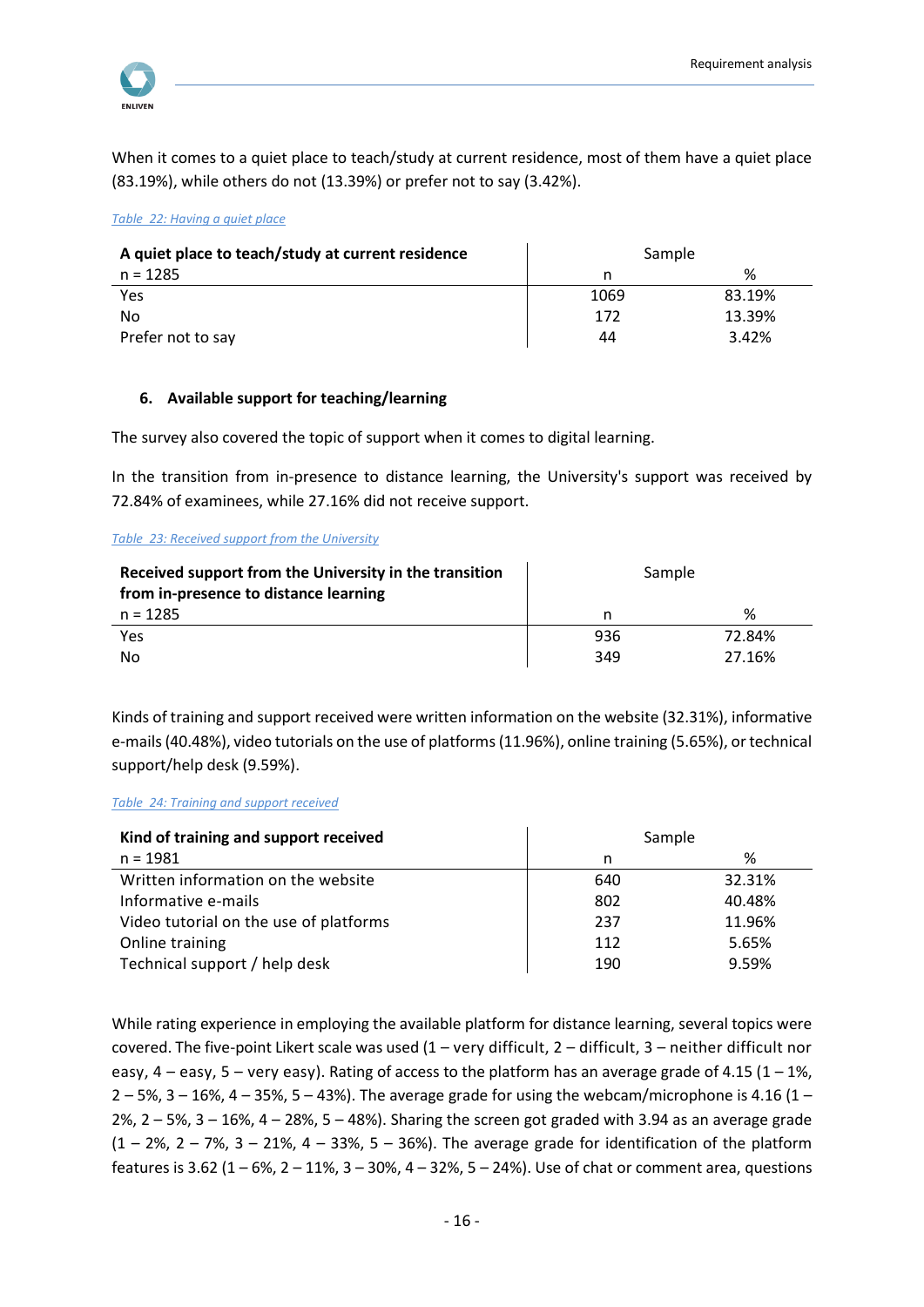

got graded with 4.08 as an average grade  $(1 - 2\%, 2 - 7\%, 3 - 16\%, 4 - 33\%, 5 - 42\%).$  Lastly, exchange of materials (PPT, PDF, DOCX, XLSX, etc.) got an average grade of 3.88  $(1 - 3\%, 2 - 8\%, 3 - 22\%, 4 -$ 34%, 5 – 34%).



*Figure 1: Rating of experience in employing the available platform for distance learning*

#### <span id="page-17-0"></span>**7. Digital competencies**

When asked to rate, on a scale from 1 to 5 (1 – strongly disagree, 2 – disagree, 3 – I neither agree nor disagree, 4 – I agree, 5 – I strongly agree), if they had enough technical knowledge to compile necessary teaching materials in different formats (text, presentation, video), 2% of examinees graded their knowledge with 1, 5% with 2, 16% with 3, 33% with 4, and 45% with 5.

On the same scale, the examinees rated how they solved technical problems during distance learning – 2% with 1, 5% with 2, 19% with 3, 36% with 4, and 37% with 5. Rating of "My digital competencies were sufficient to deliver/attend distance learning efficiently" is similar – 1% with 1, 4% with 2, 12% with 3, 31% with 4, and 53% with 5.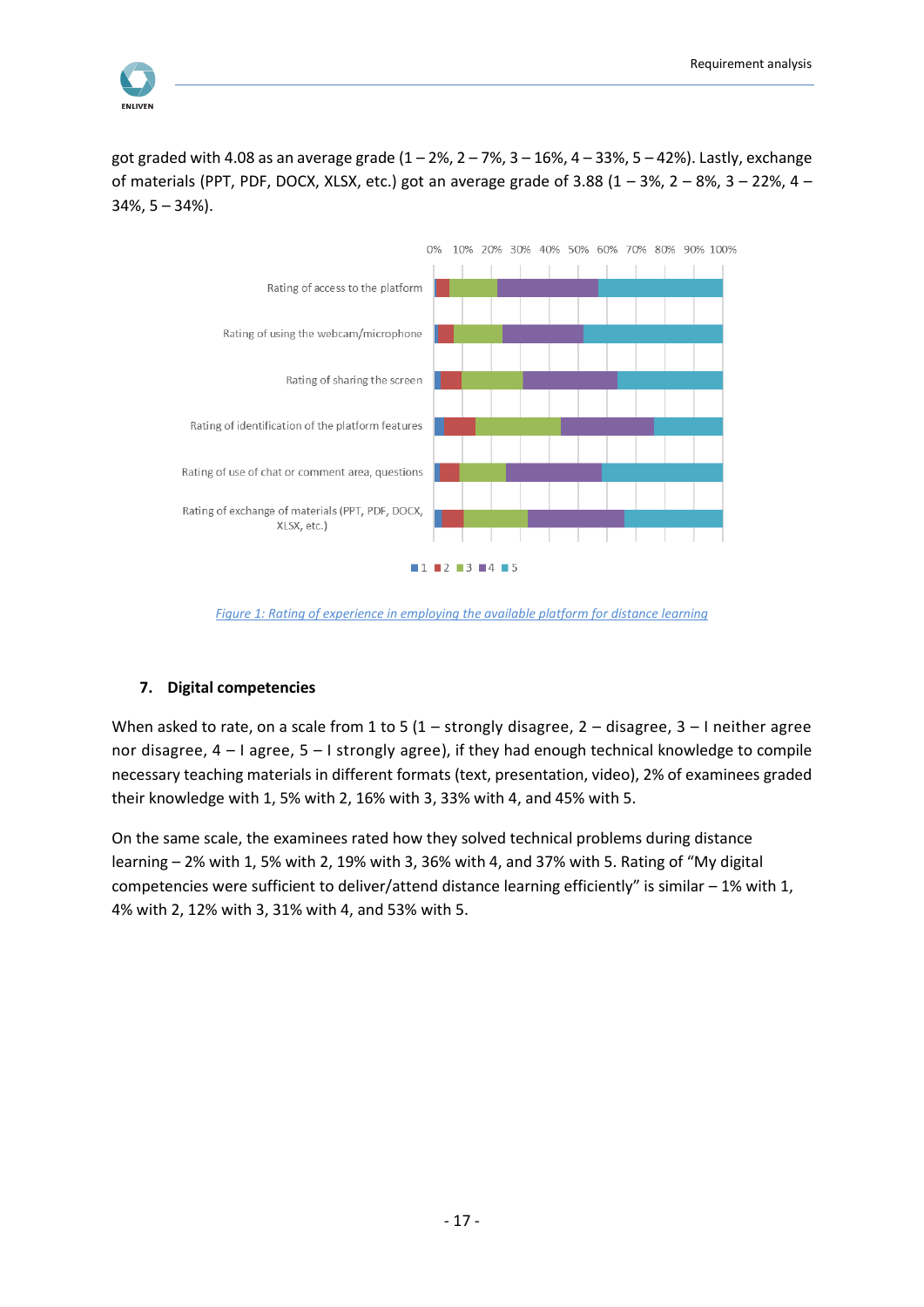

*Figure 2: Rating of digital competences in using digital platforms*

#### <span id="page-18-1"></span>**8. Teaching/Learning methods**

Several methods used for guiding distance learning gathered 3294 answers in total. Live (streaming) lessons that were recorded to make them available later are the most common, with 28.32%. Next is live (streaming) lessons that have not been recorded with 23.04%. Other options are teaching materials (slides, PDFs, handouts, etc.) without audio commentary with 18.52%, teaching materials (slides, PDFs, handouts, etc.) with video commentary with 12.57%, recorded lessons with audio (5.98%), and recorded lessons with video (11.57%).

#### <span id="page-18-0"></span>*Table 25: Type of methods for guiding distance learning*

| Methods used for guiding distance learning                                    | Sample |        |
|-------------------------------------------------------------------------------|--------|--------|
| $n = 3294$                                                                    | n      | %      |
| Teaching materials (slides, PDFs, handouts, etc.)<br>without audio commentary | 610    | 18.52% |
| Teaching materials (slides, PDFs, handouts, etc.) with<br>video commentary    | 414    | 12.57% |
| Live (streaming) lessons that were recorded to make<br>them available later   | 933    | 28.32% |
| Live (streaming) lessons that have not been recorded                          | 759    | 23.04% |
| Recorded lessons with audio                                                   | 197    | 5.98%  |
| Recorded lessons with video                                                   | 381    | 11.57% |

When talking about the change of teaching/learning methods, 1335 answers were gathered. The majority said they changed the content and structure a bit to fit the online mode (43.30%), while the others said they took the opportunity to considerably rethink their teaching/learning (27.71%) or they did not change the content or the structure of their teaching/learning (28.99%).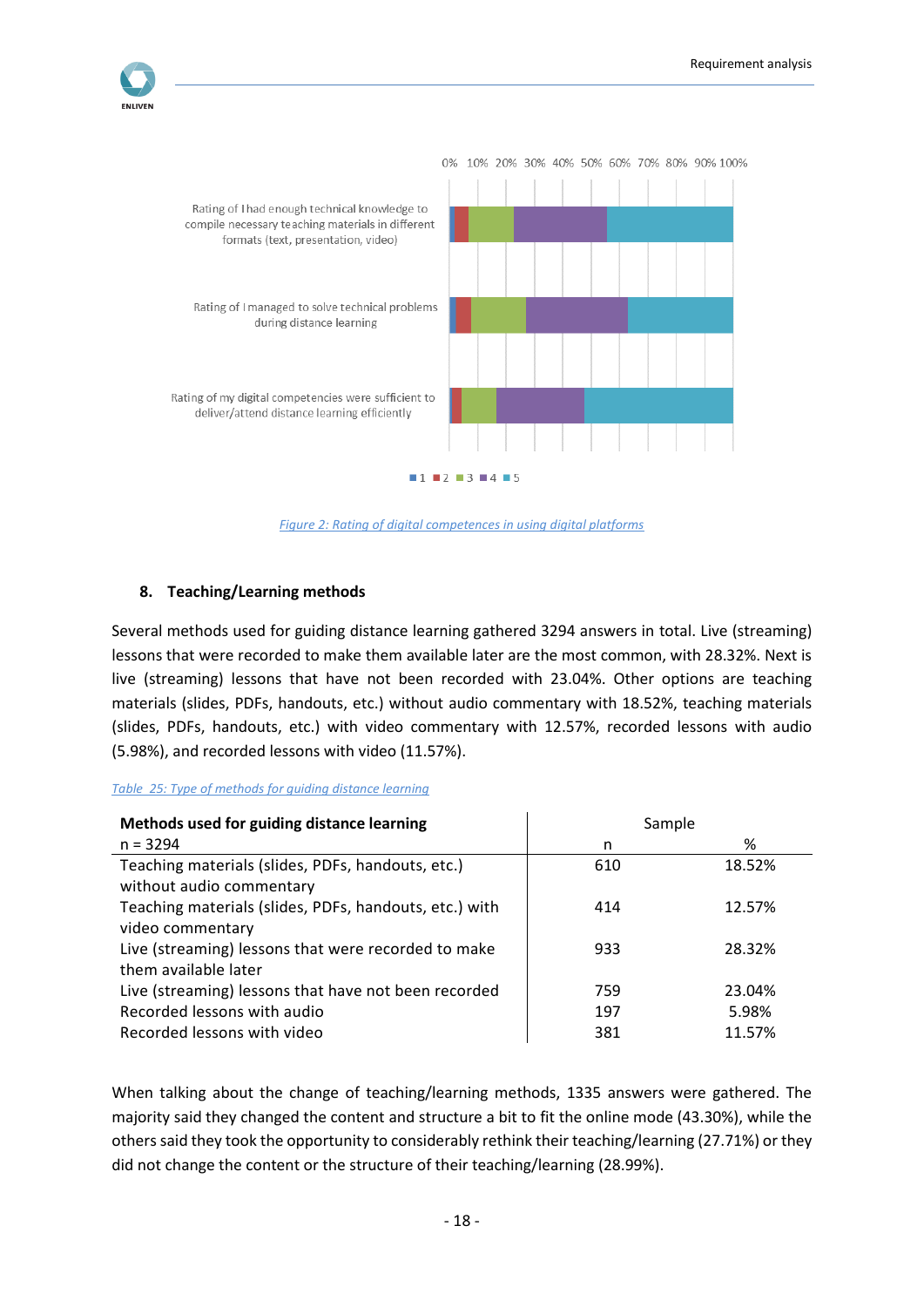

#### <span id="page-19-0"></span>*Table 26: Change of teaching/learning methods*

| Change of teaching/learning methods                                             | Sample |        |
|---------------------------------------------------------------------------------|--------|--------|
| $n = 1335$                                                                      | n      | %      |
| Yes, and I took the opportunity to considerably rethink<br>my teaching/learning | 370    | 27.71% |
| Yes, I changed the content and structure a bit to fit the<br>online mode        | 578    | 43.30% |
| No, I changed neither the content nor the structure of<br>my teaching/learning  | 387    | 28.99% |

When the topic of delivered/taken online assessment was discussed, there were 1324 answers in total. Both formative and summative assessments were used by 53.85 examinees, only formative by 21.07%, only summative by 7.25%, and 17.82% did not use online assessment – assessment was done at the University.

#### <span id="page-19-1"></span>*Table 27: Type of delivered/taken online assessment*

| Delivered/taken online assessment                    | Sample |        |
|------------------------------------------------------|--------|--------|
| $n = 1324$                                           | n      | %      |
| Yes, only formative                                  | 279    | 21.07% |
| Yes, only summative                                  | 96     | 7.25%  |
| Yes, both formative and summative                    | 713    | 53.85% |
| No, I did not use online assessment - assessment was | 236    | 17.82% |
| done at the University                               |        |        |

The format used for online assessment gathered 2600 answers in total – oral examination as a videoconference with 35.65%, presentation examination as a videoconference with 9.30%, written take-home examination with 22.08%, digital submission of a term paper with 9.77%, online quiz via learning platform with 23.12%, and other with 0.08%.

#### <span id="page-19-2"></span>*Table 28: Format used for online assessment*

| Format used for online assessment             | Sample |              |
|-----------------------------------------------|--------|--------------|
| $n = 2600$                                    | n      | %            |
| Oral examination as a videoconference         | 927    | 35.65%       |
| Presentation examination as a videoconference | 242    | 9.30%        |
| Written take-home examination                 | 574    | 22.08%       |
| Digital submission of a term paper            | 254    | 9.77%        |
| Online quiz via learning platform             | 601    | 23.12%       |
| Other                                         |        | <u>በ በጸ%</u> |

Main critical issues that have changed teaching during the pandemic that were identified by 5050 answers are considerable increase in working time (7.62%), dispersal of information (7.01%), difficulties in the overall organization of work and in distance teaching activities (8.93%), increased stress and physical fatigue (9.96%), increase in the number of absences and lack of participation (7.74%), increase in cases of discomfort (5.01%), difficulty in guaranteeing assistance and educational support to persons with disabilities (3.11%), increased difficulty in understanding what was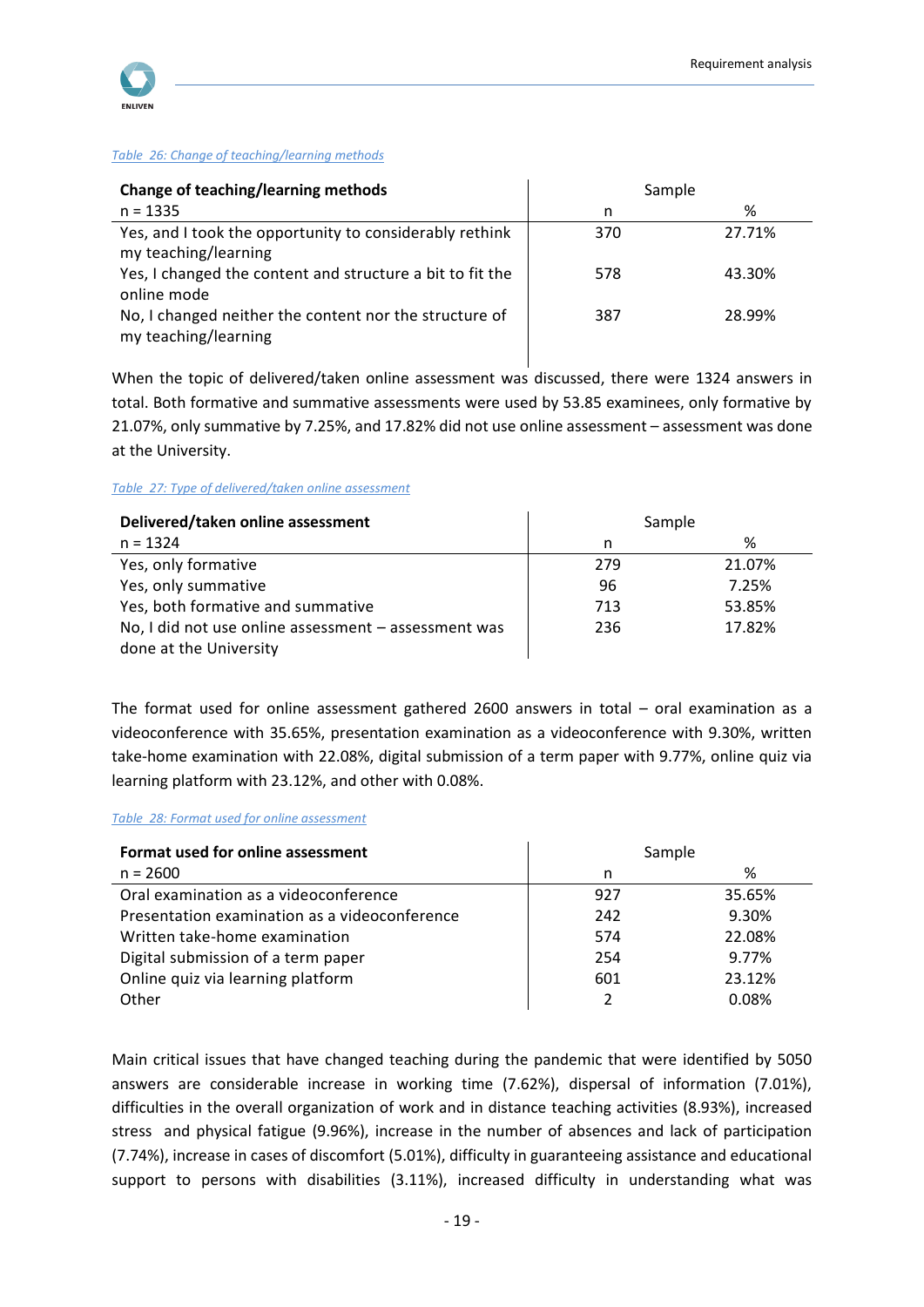

explained/assigned (7.45%), digital divide/IT issues (10.85%), difficulty in raising the sense of belonging through distance learning, gained by participation, empathy, and effective communication (15.13%), difficulties in delivering/attending "practical" subjects/laboratories through distance teaching/learning (12.55%), economic impact of distance learning for teachers and students (2.77%), and other (1.86%).

#### <span id="page-20-0"></span>*Table 29: Type of critical issues that influenced teaching during the pandemic*

| Main critical issues that have changed teaching during<br>the pandemic | Sample |        |
|------------------------------------------------------------------------|--------|--------|
| $n = 5050$                                                             | n      | %      |
| Considerable increase in working time                                  | 385    | 7.62%  |
| Dispersal of information                                               | 354    | 7.01%  |
| Difficulties in the overall organization of work and in                | 451    | 8.93%  |
| distance teaching activities                                           |        |        |
| Increased stress and physical fatigue                                  | 503    | 9.96%  |
| Increase in the number of absences and lack of                         | 391    | 7.74%  |
| participation                                                          |        |        |
| Increase in cases of discomfort                                        | 253    | 5.01%  |
| Difficulty in guaranteeing assistance and educational                  | 157    | 3.11%  |
| support to persons with disabilities                                   |        |        |
| Increased difficulty in understanding what was                         | 376    | 7.45%  |
| explained / assigned                                                   |        |        |
| Digital divide / IT issues                                             | 548    | 10.85% |
| Difficulty in increasing the sense of belonging through                | 764    | 15.13% |
| distance learning, gained by participation, empathy,                   |        |        |
| and effective communication                                            |        |        |
| Difficulties in delivering/attending "practical" subjects /            | 634    | 12.55% |
| laboratories through distance teaching/learning                        |        |        |
| Economic impact of distance learning for teachers and                  | 140    | 2.77%  |
| students                                                               |        |        |
| Other                                                                  | 94     | 1.86%  |

When rating satisfaction in using digital platforms, the scale from 1 to 5 (1 – strongly disagree, 2 – disagree, 3 – I neither agree nor disagree, 4 – I agree, 5 – I strongly agree) was used. Satisfaction with the University digital platforms got an average grade of 3.83 (1 – 3%, 2 – 8%, 3 – 21%, 4 – 37%, 5 – 31%), "the use of the University digital platforms makes the courses more interesting" got an average grade of 2.85 (1 – 20%, 2 – 22%, 3 – 27%, 4 – 15%, 5 – 16%), and "I would recommend the University digital platforms to others" got graded with  $3.41$  ( $1 - 1\%$ ,  $2 - 12\%$ ,  $3 - 28\%$ ,  $4 - 27\%$ ,  $5 -$ 23%), while "I would like future courses to be on the University digital platforms" got the average grade of 2.96 (1 – 25%, 2 – 17%, 3 – 20%, 4 – 13%, 5 – 25%), and the overall impression that the University digital platforms are great got graded with 3.38 as an average grade  $(1 - 1\%, 2 - 14\%, 3 - 14\%)$  $28\%$ ,  $4 - 18\%$ ,  $5 - 22\%$ ).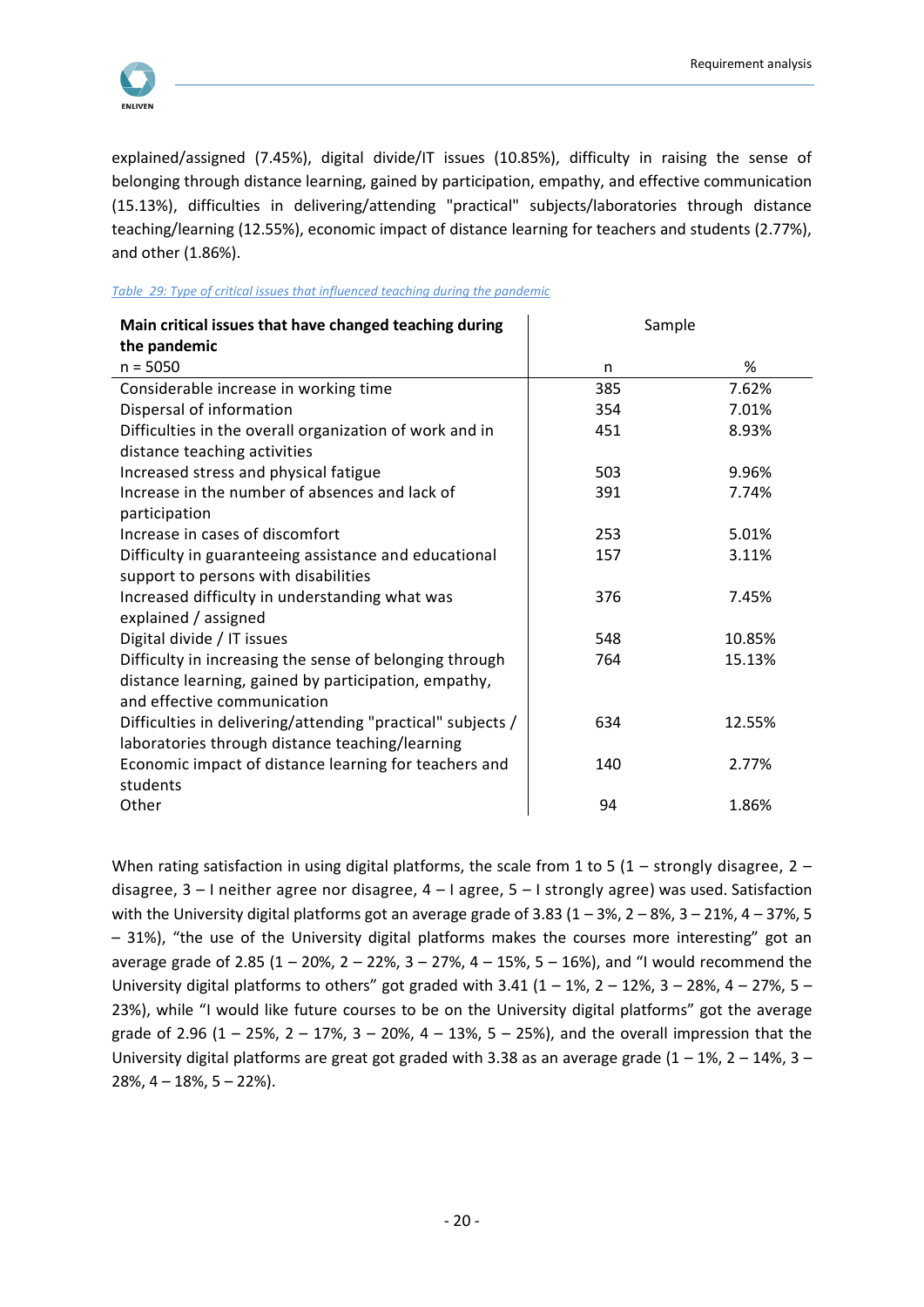



<span id="page-21-0"></span>*Figure 3: Rating of satisfaction in using digital platforms*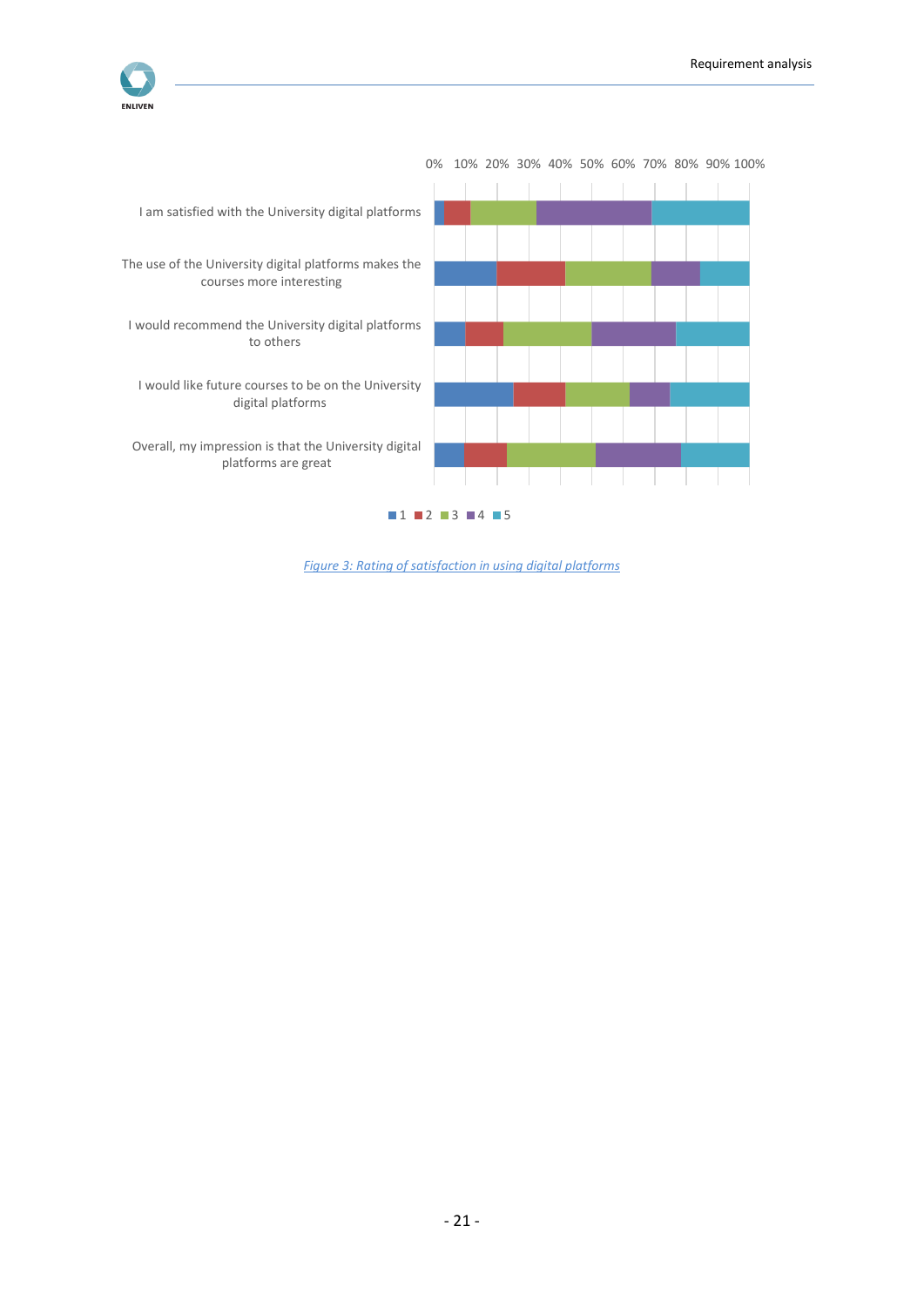

# <span id="page-22-0"></span>**REQUIREMENT ANALYSIS OUTPUTS**

Based on the requirement analysis following key findings are identified:

- 95% of respondents have experience using digital learning environments
- 60% of respondents need more than 30 minutes to reach the University
- 91% of respondents did not participate in mobility in the academic year 2020/21
- 97% of classes were delivered online in the academic year 2020/21
- Dominant LMS is Moodle (68%); communication platform is MS Teams (51%)
- Only 27% of respondents used tools for engagements
- Almost all the respondents have internet access and a digital device
- 22% of respondents claimed that they do not have enough technical knowledge to compile necessary educational resources
- 29% of respondents did not change the content nor the structure of their teaching/learning
- The main critical issue that has changed teaching during the pandemic is difficulty increasing the sense of belonging through distance learning, gained by participation, empathy, and effective communication (15.13%)